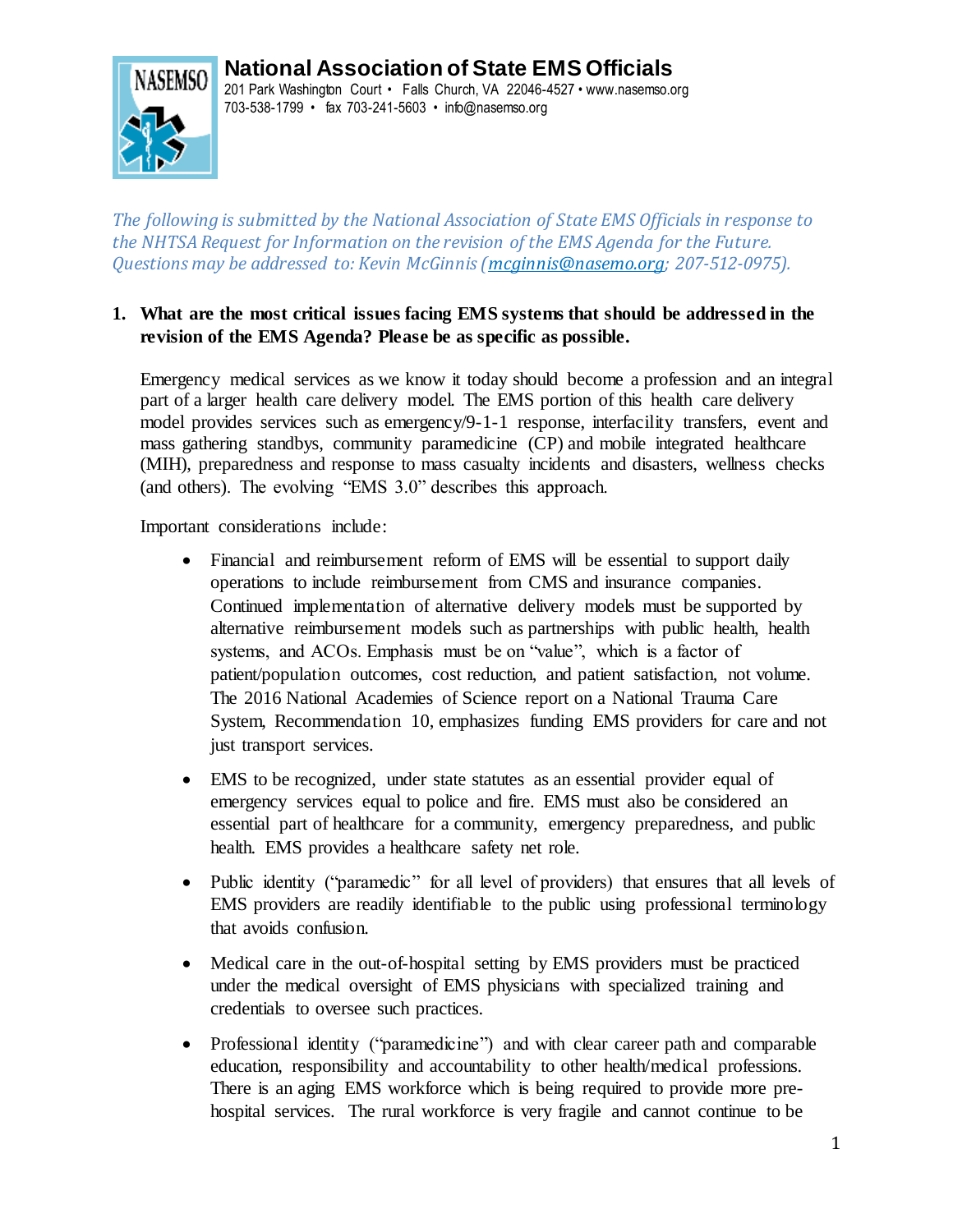sustained solely with volunteers. EMS leaders of the future will need to develop new ways to recruit, educate and retain the workforce. The workforce of the future must be foundationally different than the workforce of the past that has relied on a 9-1-1, emergency readiness model.

- EMS providers at all levels should understand that "best" practices in healthcare are constantly changing. Concepts of evidence-based care should be included in education for all levels of providers, and the importance of lifelong learning should be fostered in all EMS providers.
- EMS education must adapt to the additional skills needed for community paramedicine and other aspects of EMS patient care. For example, the increased emphasis on interpersonal communication skills may require methods of teaching and evaluation like the use of standardized patients.
- Stronger support by local government leadership on the value of EMS in our cities and rural communities.
- EMS leaders must have access to relevant management skills development resources.
- Aging national population will continue to increase the need for a strong organized pre-hospital system throughout our nation.
- EMS collects significant amounts of data and it will be critical that data be utilized to support evidence-based patient care and development of systems of care. Data needs to drive patient care. EMS practice needs to become more research based to support current interventions and to justify adoption of new practices. Patient care also needs to drive data. Data collected should be based upon the information required to make good patient care decisions and to enable improved patient outcomes, less expensive care, and patient satisfaction. Data collection and communication need to mature and become adequately integrated to help interdisciplinary providers communicate effectively about patients who they jointly treat and to help state EMS and other health system officials evaluate systems of care – including prevention, the public, first responders, EMS and hospitals – and to drive improvements where needed.
- Recognizing the ideal positioning of emergency and non-emergency EMS service lines (including non-traditional EMS approaches such MIH, CP, telemedicine, EMS 3.0 model) to address broader health system issues as that system transforms itself. These service lines must integrate in a highly coordinated fashion to provide daily EMS response.
- EMS preparedness (including educating and equipping) for response to mass casualty incidents and disasters.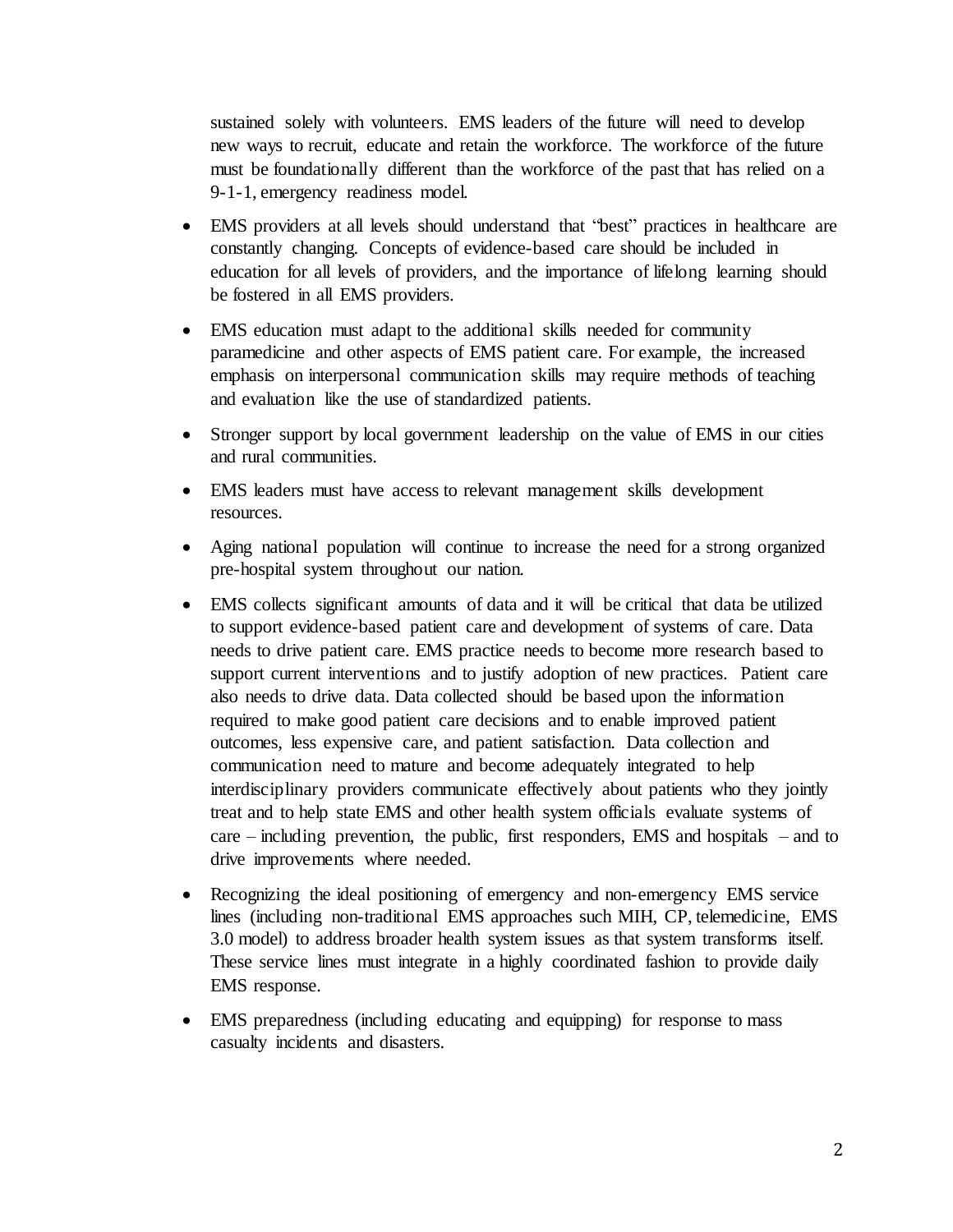- Decreasing job opportunities in many rural communities make living there difficult, which will challenge the need for a timely rural and frontier EMS response for emergency and non-emergency dispatches.
- Access to health care facilities is declining, which leads to rural communities being increasingly reliant on the EMS system.
- Increasing and novel infectious disease outbreaks require the need to ensure that appropriate PPE is available for EMS providers.
- Echoing progress in the larger world of health cited care, there is a need for increased opportunities for the consumer of EMS services to be aware of quality and performance in their EMS system. In general, when the public dials 9-1-1, they get what they get, expecting and/or hoping that they are receiving high quality emergency health care. As we develop EMS benchmarks and EBG's, we should strive to make EMS performance more transparent to the communities served.
- Workforce adequacy assessment should be done on an ongoing basis.

#### **2. What progress has been made in implementing the EMS Agenda since its publication in 1996?**

The following are some of the more important system developments following the lead of the original Agenda:

- Establishment of national education standards for EMR/EMT/AEMT and Paramedic levels including a national scope of practice model.
- Some, but not universal, improvement in the 9-1-1 system. Caller location accuracy remains an Achilles heel, especially for identifying floor height in cities.
- More usage of career EMS organizations to handle daily EMS responses.
- Enhanced data collection systems meeting national standards (NEMSIS).
- Integration of EMS into the medical community as more than just an emergency care and transportation provider.
- Community paramedicine as a service line of EMS is being rapidly embraced as a component of the evolving health care system. Participation of EMS agencies in mobile integrated healthcare systems is also expanding.
- National EMS medical guidelines have been developed.
- Movement toward a nationwide EMS system based on uniform standards.
- There has been step-wise progress in increasing the evidence-based approach to EMS care and guidelines.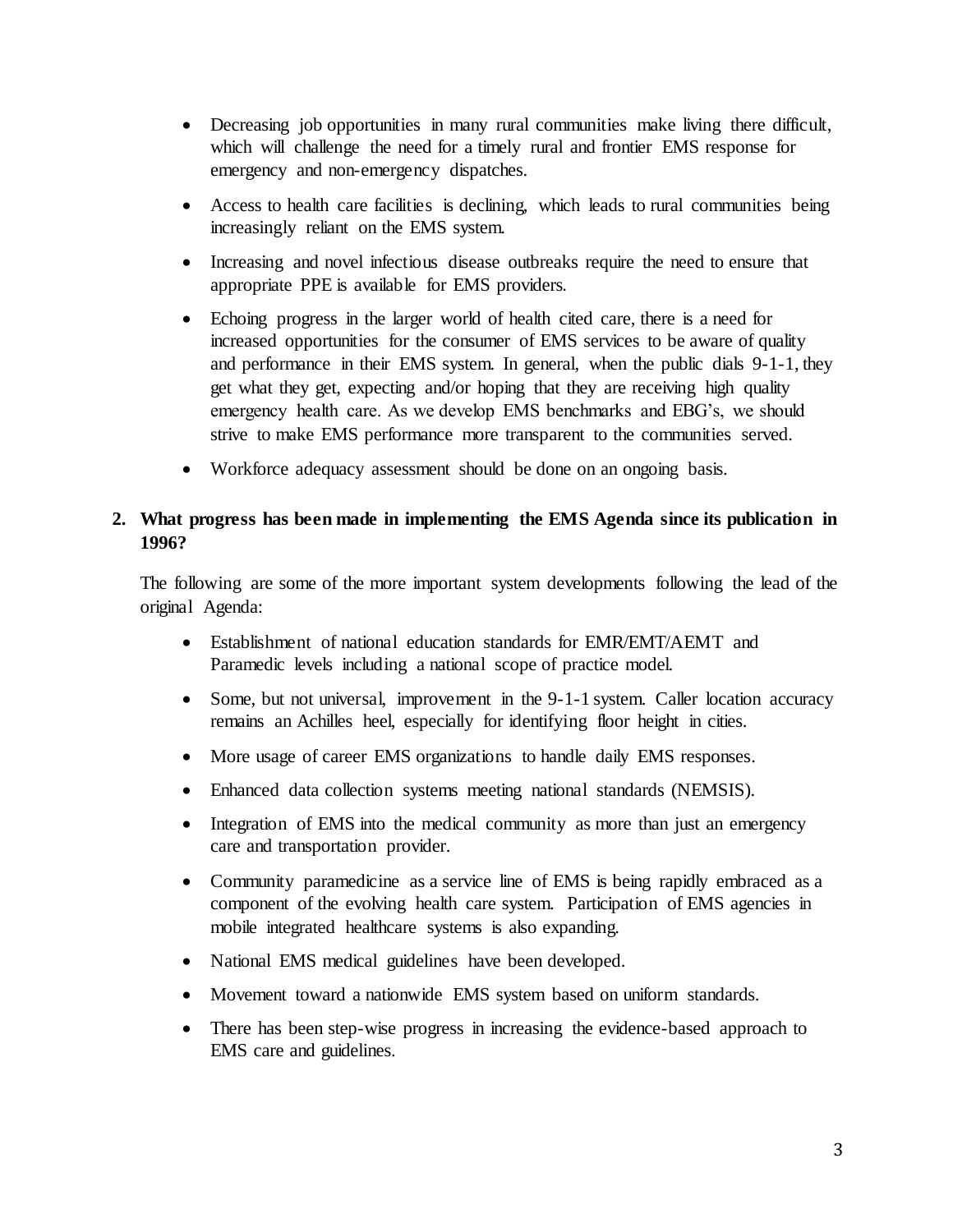- Research is increasingly devoted to the out of hospital medical system, enabling more reliance on evidence-based practices.
- EMS has been recognized as a subspecialty board of medicine with a specialized core content of medical knowledge and skills, educational program standards, and its own board certification process.

#### **3. How have you used the EMS Agenda? Please provide specific examples.**

Some examples cited by NASEMSO members of state-level use by Agenda attribute:

- EMS Research:
	- o Designate EMS as a physician subspecialty, and a subspecialty for other health professions.
	- o State EMS lead agencies must evolve from being primarily regulatory to providing technical assistance. They should be involved in promoting public health services research, and facilitating the development of relationships and resources necessary for such studies.

# Human Resources and Education: Established CoA and NCCP in state (Enacted March, 1996) *Addresses:*

- o *"Ensure that alterations/expectations of EMS personnel to provide health care services are preceded by adequate preparation."*
- o *"Adopt the principles of the National EMS Education and Practice Blueprint."*
- o *"Develop collaborative relationships between EMS systems and academic institutions."*
- Medical Direction:
	- o Adopted ACEP guidelines and requirements for Medical Directors. Update requirements based on current standards. *Addresses:*
		- *"Formalize relationships between all EMS Systems and medical directors.*
		- *"Require appropriate credentials for all those who provide on-line medical direction."*
		- *"Appoint state EMS medical director."*
	- o The University of Mississippi Medical Center has developed an EMS Fellow Program in recent years.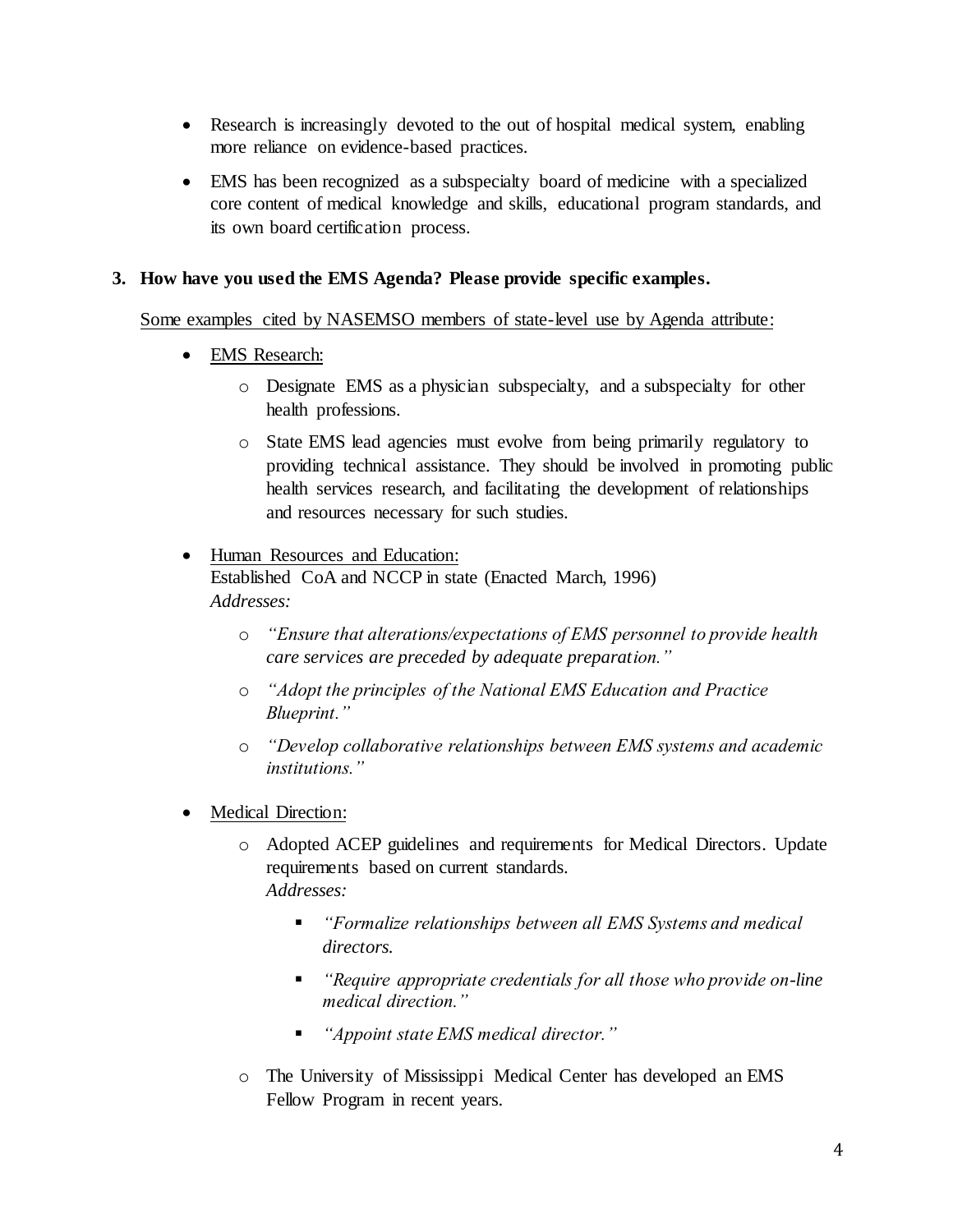- Education:
	- o Established Medical Direction Training and Quality Assurance Committee (MDTQA) committee of EMS Medical Control physicians that oversee training standards, quality improvement and assurance activities and patient care standards. *Addresses:*
		- *"Conduct EMS education with medical direction."*
	- o CoA Established *Addresses:*
		- *"Ensure adequacy of EMS education programs."*
		- *"Seek accreditation for EMS Education programs."*
- Public Access:
	- o Implemented 9-1-1 in all areas of state *Addresses:*
		- *"Implement 9-1-1 nationwide."*

Achievements in other states based on Agenda recommendations:

- These are some specific areas in our state where we feel we have made progress over the last two decades. In some cases, the Agenda was the driver, but in most cases the Agenda served as a resource to support, catalyze, or "leverage" change.
- Although we had requirements for EMS agencies to have medical direction at the BLS and ALS level, since the Agenda we have formalized requirements for EMS physician endorsement and developed requirements for re-endorsement and continuing education increasing the quality and level of involvement of our EMS physicians.
- Our state had unique state training programs that were historically successful and had devoted followings, so change was difficult, but the Agenda assisted movement towards accreditation of ALS training programs (including unique State programs) and set the stage for transition to national standard (NREMT) certification levels.
- The recognized need for research in EMS provided support for a required statewide, NEMSIS compliant, data collection program for all EMS agencies. At times it was challenging to garner support for personnel, software and hardware, and to convince (urge, force?) EMS agencies of the necessity of their participation.
- Assisted/guided the development of recruitment and retention programs made available to EMS agencies, training programs and academies for agency officers, technical assistance programs for agency leadership, and voluntary standards of excellence programs to recognize high performing EMS agencies.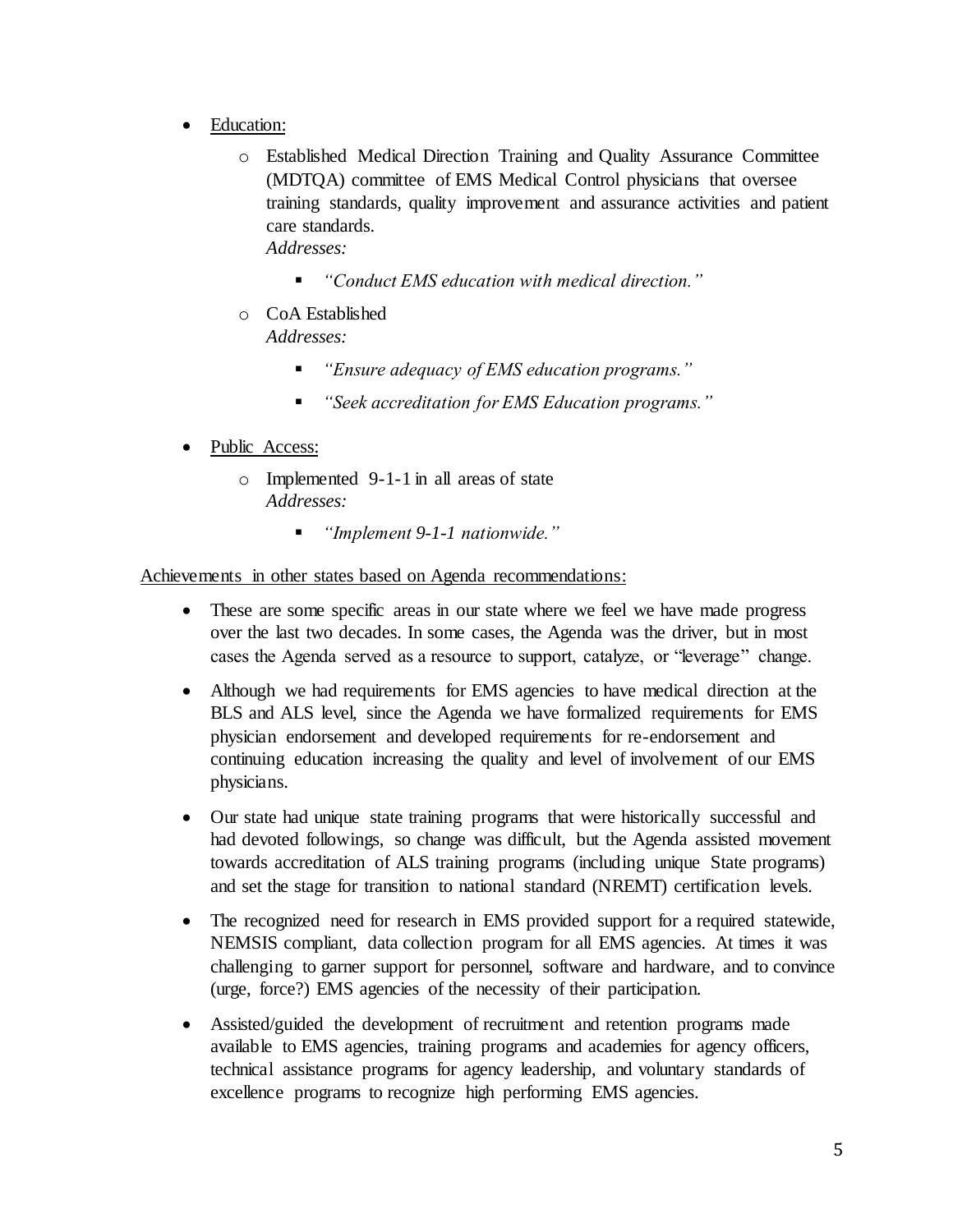- The Agenda provided support for efforts to continue and expand a dedicated statewide funding stream for EMS (e.g., "Four For Life" from motor vehicle registration fees).
- Provided support for our successful effort to have REPLICA passed in the State legislature.
- Provided support for statewide programs to incorporate EMS in broader health care challenges, such as mass vaccination programs for epidemic illnesses (e.g., H1N1).
- The Agenda provided support and guidance for developing programs focusing on provider health and safety – examples include the LODD Act, establishing a standing Provider Health and Safety Committee at the state level, developing training programs and guidelines for highway incident management.
- The Agenda provided support for maintenance of our State EMS Symposium, one of the most successful nationally, as it weathered programmatic and fiscal challenges.

Examples of nationwide uses of Agenda recommendations:

- Mobile Integrated Healthcare: Connect to community resources and expanded roles for EMS. *Addresses:*
	- o *"Expand the role of EMS in public health."*
	- o *"Involve EMS in community health monitoring activities."*
	- o *"Integrate EMS with other health care providers and provider networks."*
- EMS Research:
	- o Being done; Limited; More still needed
		- **NAEMSP**
		- **Prehospital Emergency Care**
		- NEJM
		- **•** Academy of Emergency Medicine
		- JAMA
	- o Evidence-Based Guidelines
- Legislation and Regulation:
	- o CoA and NREMT *Addresses:*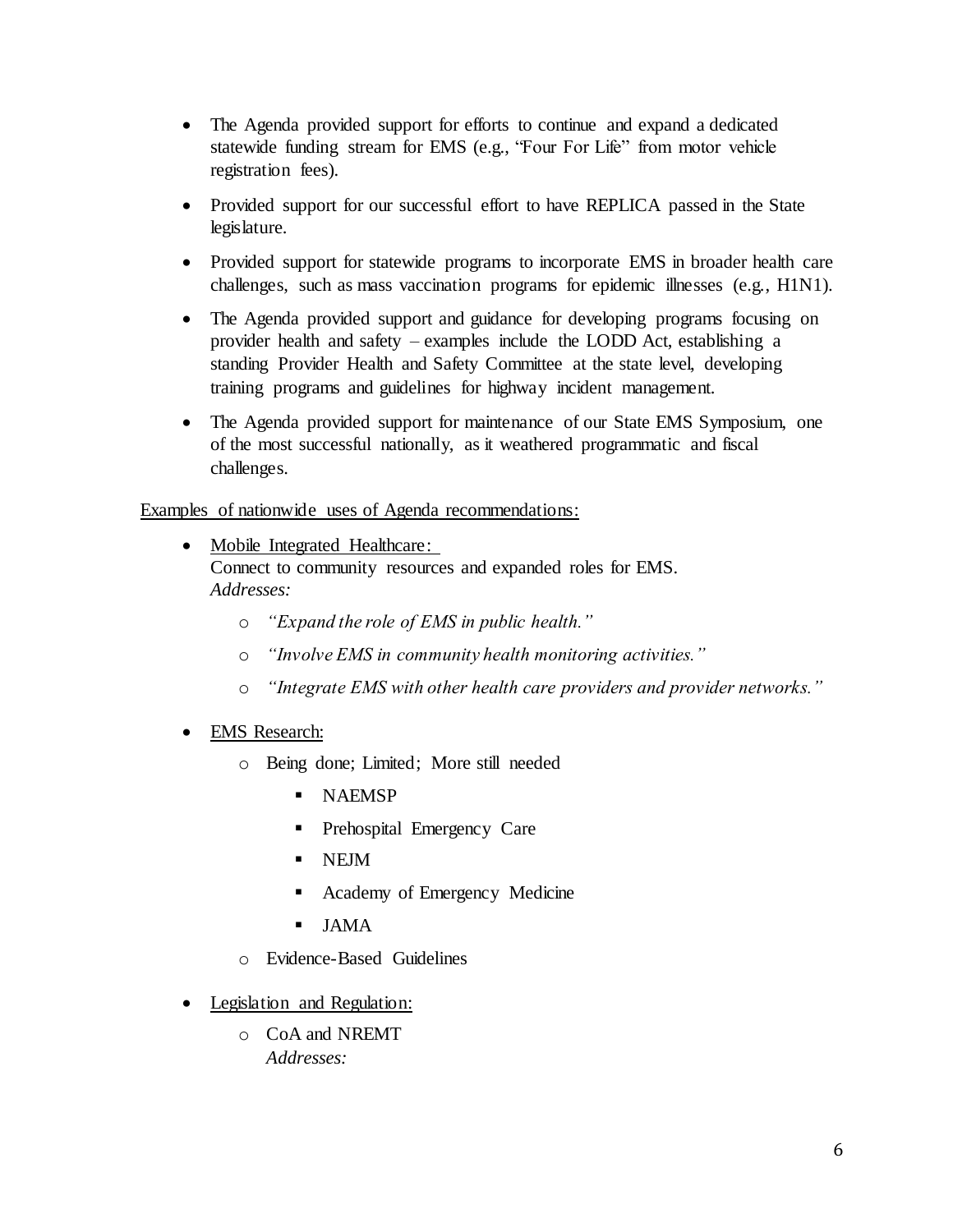- *"Increase reliance on national resources for certification and accreditation of EMS providers and components."*
- Human Resources
	- o REPLICA and National Certification *Addresses:*
		- *"Develop a system for reciprocity of EMS provider credentials."*
	- o Fatigue *Addresses:*
		- *"Conduct EMS occupational health research."*
	- o Education: CoA and NCCP *Addresses:*
		- *"Ensure that alterations/expectations of EMS personnel to provide health care services are preceded by adequate preparation."*
		- *"Adopt the principles of the National EMS Education and Practice Blueprint."*
		- *"Develop collaborative relationships between EMS systems and academic institutions."*
- Education Systems
	- o CoA

*Addresses:*

- *"Ensure adequacy of EMS education programs."*
- *"Seek accreditation for EMS Education programs."*
- o National Scope of Practice *Addresses:*
	- *"Commission the development of national core contents to replace EMS program curricula."*
- Communications
	- o FirstNet *Addresses:*
		- *"Facilitate exploration of potential uses of advancing communications technology by EMS."*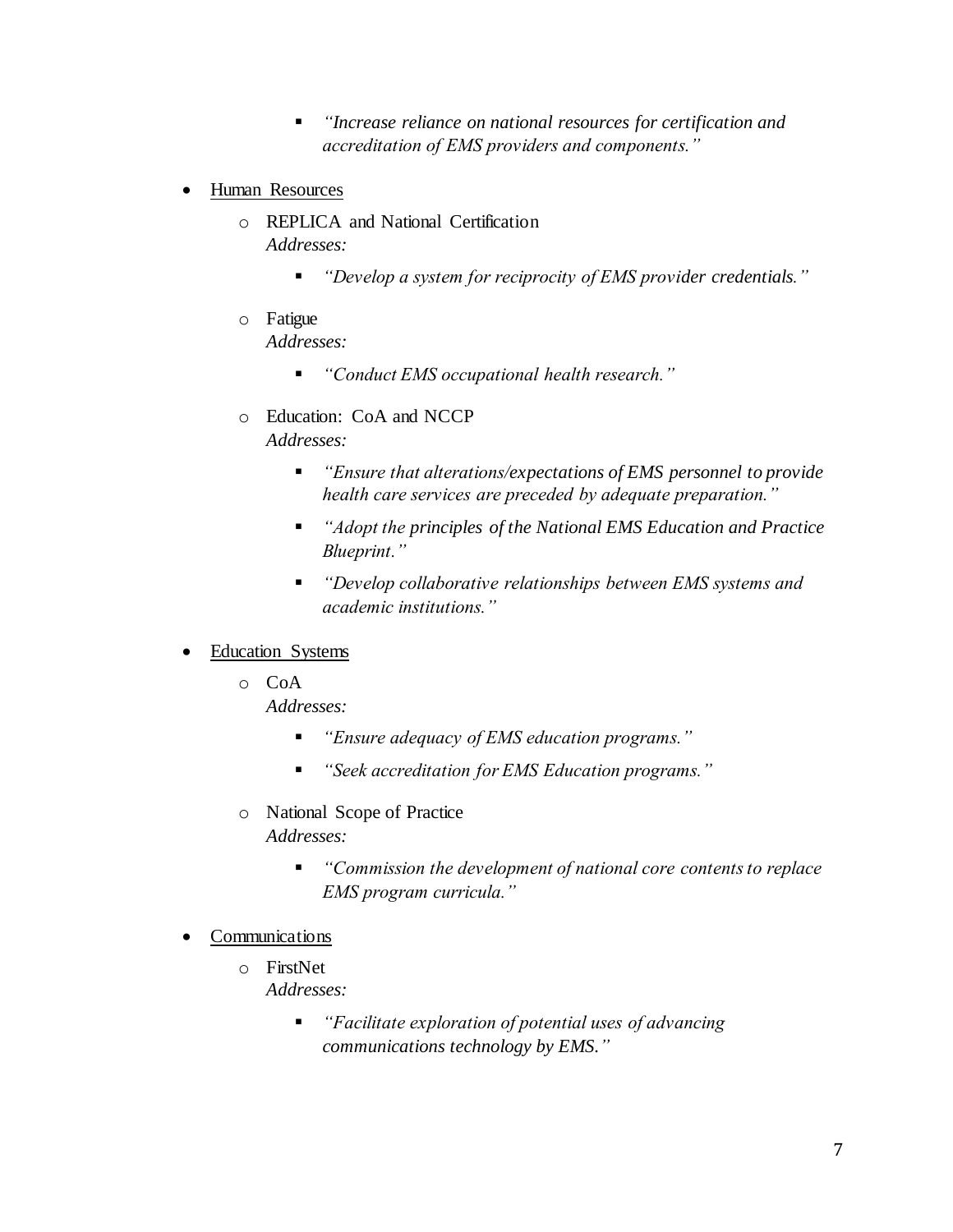- o Emergency Medical Dispatch *Addresses:*
	- *"Assess the effectiveness of various personnel and resource attributes for EMS dispatching."*
	- *"Promulgate and update standards for EMS dispatching."*

### Clinical Care:

- o National Scope of Practice *Addresses:*
	- *"Commit to a common definition of what constitutes baseline community EMS care."*
- o Evidence Based Guidelines *Addresses:*
	- *"Subject EMS clinical care to ongoing evaluation to determine its impact on patient outcomes."*
	- *"Employ new care techniques and technology only after shown to be effective."*
- o National Certification *Addresses:*
	- *"Commit to a common definition of what constitutes baseline community EMS care."*

#### Information Systems:

o 2001

NEMSIS: The National Association of State EMS Directors in conjunction with its federal partners at the National Highway Traffic Safety Administration (NHTSA) and the Trauma/EMS Systems program of the Health Resources and Services Administration's (HRSA) Maternal Child Health Bureau work to develop a national EMS database—known as NEMSIS, the National EMS Information System. *Addresses:*

- *"Adopt uniform data elements and definitions and incorporate them into information systems."*
- *"Develop mechanisms to generate and transmit data that are valid, reliable, and accurate."*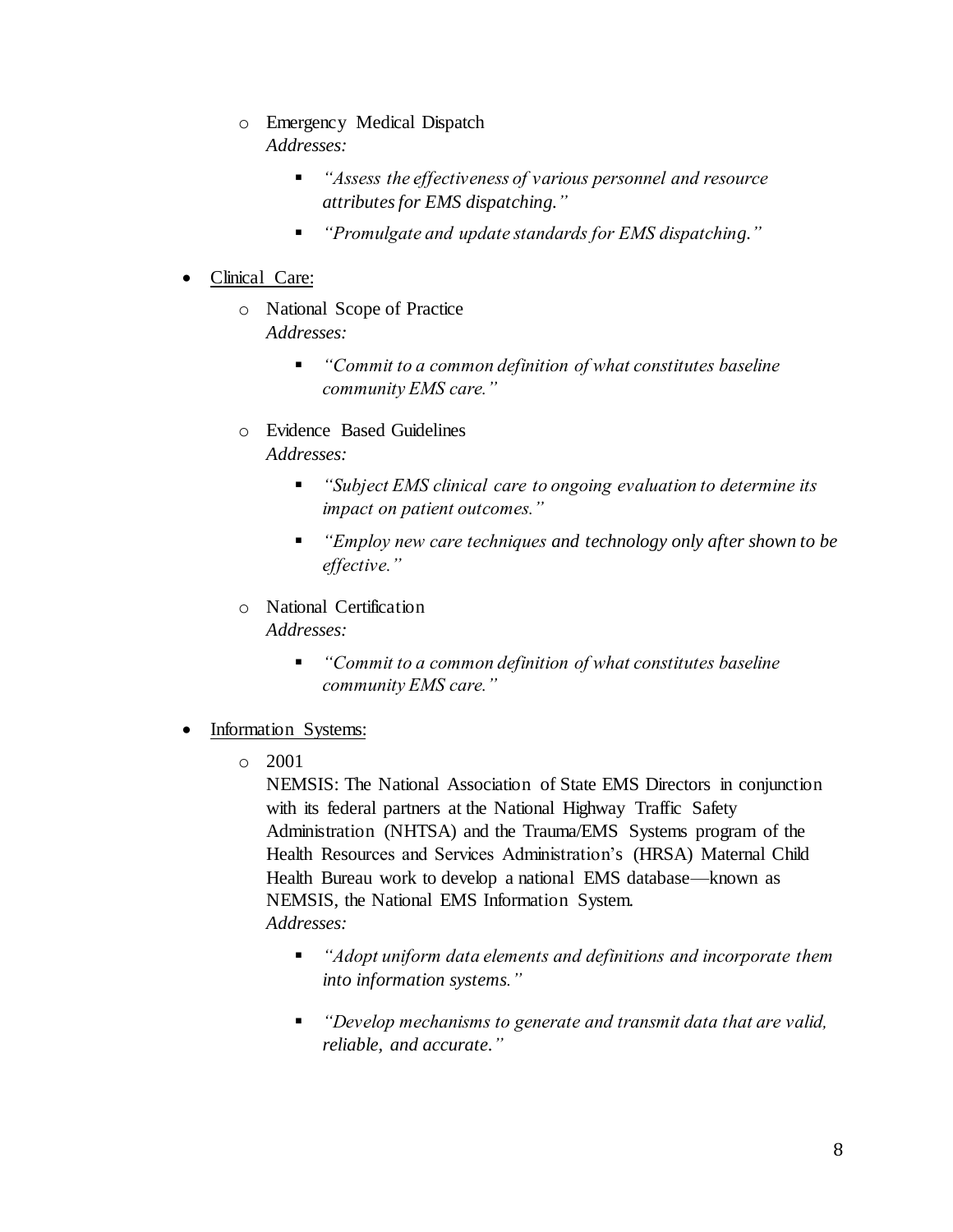o 2003

NEMSIS: Memorandum of understanding signed. The MOU "recognized the need for EMS data collection at the national level" as well as the assignment of "specific definitions to a set of data elements identified as desirable to be collected on a national level." Fifty-two states and territories signed the memorandum.

*Addresses:*

- *"Develop information systems that are able to describe an entire EMS event."*
- *"Adopt uniform data elements and definitions and incorporate them into information systems."*
- *"Develop mechanisms to generate and transmit data that are valid, reliable, and accurate."*

NEMSIS: EMS Reason for Encounter. A two-year project funded by NHTSA is established to develop a coding system for EMS as well as a uniform description for the reason for an EMS encounter. It is based on EMS curricula and the NHTSA dataset. *Addresses:*

- *"Develop information systems that are able to describe an entire EMS event."*
- *"Adopt uniform data elements and definitions and incorporate them into information systems."*

NEMSIS: Creation of a National Data Dictionary (dataset). After 18 months, a 400 page detailed and complex data dictionary is completed. Information about each of the data elements, the variables, and the definitions associated with that data element as well as how to deploy the element in a database are described. *Addresses:*

- *"Develop information systems that are able to describe an entire EMS event."*
- *"Adopt uniform data elements and definitions and incorporate them into information systems."*
- o 2004

NEMSIS: New schemas, physical database schemas, or models, as well as scripts to automatically create the database are made available in different platforms.

*Addresses:*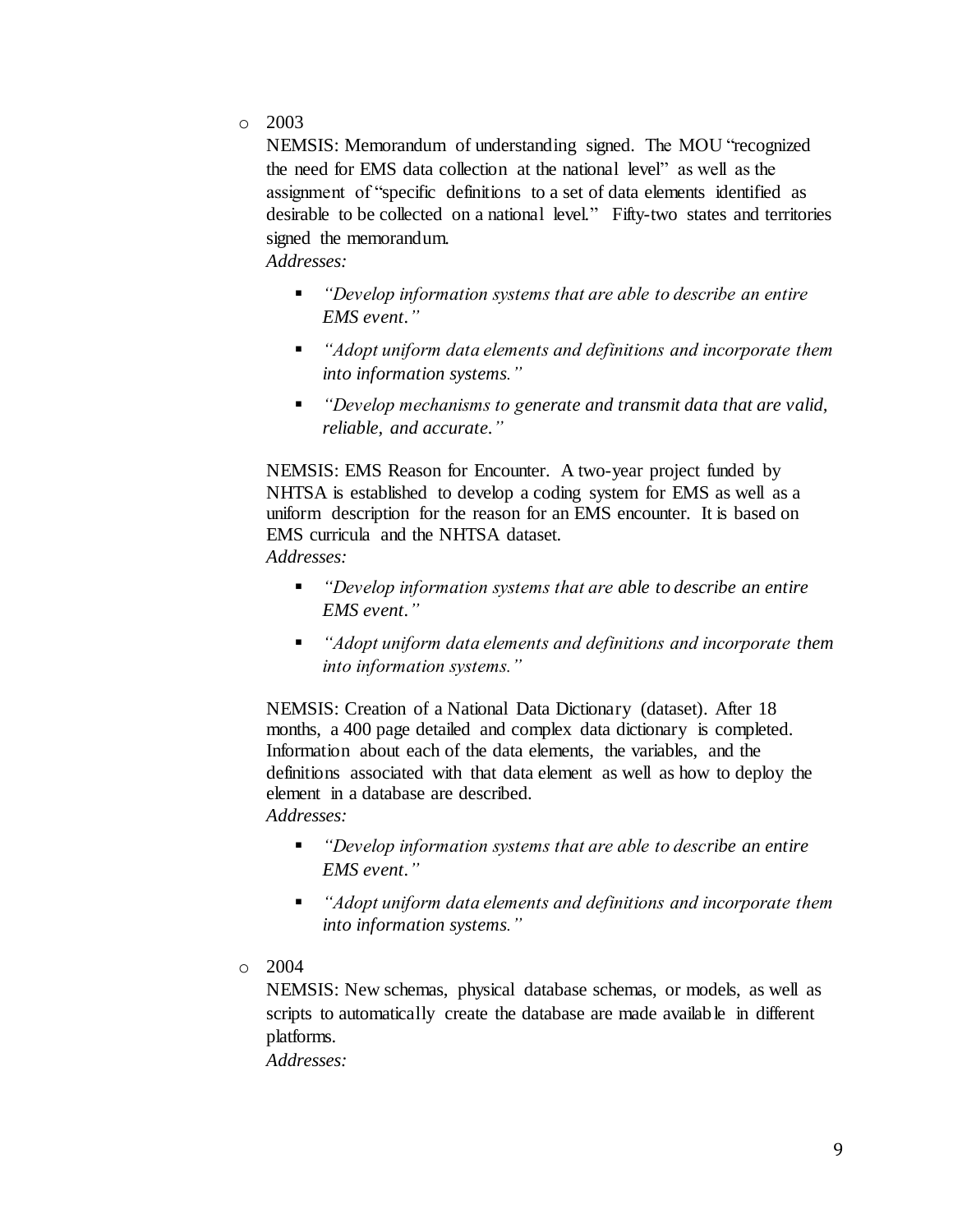- *"Develop information systems that are able to describe an entire EMS event."*
- *"Provide feedback to those who generate data."*
- *"Develop mechanisms to generate and transmit data that are valid, reliable, and accurate."*

NEMSIS: XML Chosen Standard. XML defined as the standard to move EMS data between local and state level or state and national database level. XML's open format provides an easy way to pass data between different software formats.

*Addresses:*

- *"Provide feedback to those who generate data."*
- *"Develop mechanisms to generate and transmit data that are valid, reliable, and accurate."*
- o 2005

NEMSIS: EMS Uniform Prehospital Dataset Version 2.2 created. A solid dataset is released and schemas published on the website for integration. The Version 2.2 dataset was created through a national consensus process to update and revise the standard. *Addresses:*

- *"Develop information systems that are able to describe an entire EMS event."*
- *"Develop mechanisms to generate and transmit data that are valid, reliable, and accurate."*
- *"Adopt uniform data elements and definitions and incorporate them into information systems "*

NEMSIS: Funding for a Technical Assistance Center. NHTSA, HRSA (EMSC), and the CDC see the value from the pilot phase of the project. They provide funding to create the NEMSIS Technical Assistance Center. The contract is given to the University of Utah School of Medicine (Utah) to operate the NEMSIS Technical Assistance Center. Utah partners with the University of North Carolina to handle all of the customer service needs.

*Addresses:*

- *"Provide feedback to those who generate data."*
- *"Develop mechanisms to generate and transmit data that are valid, reliable, and accurate."*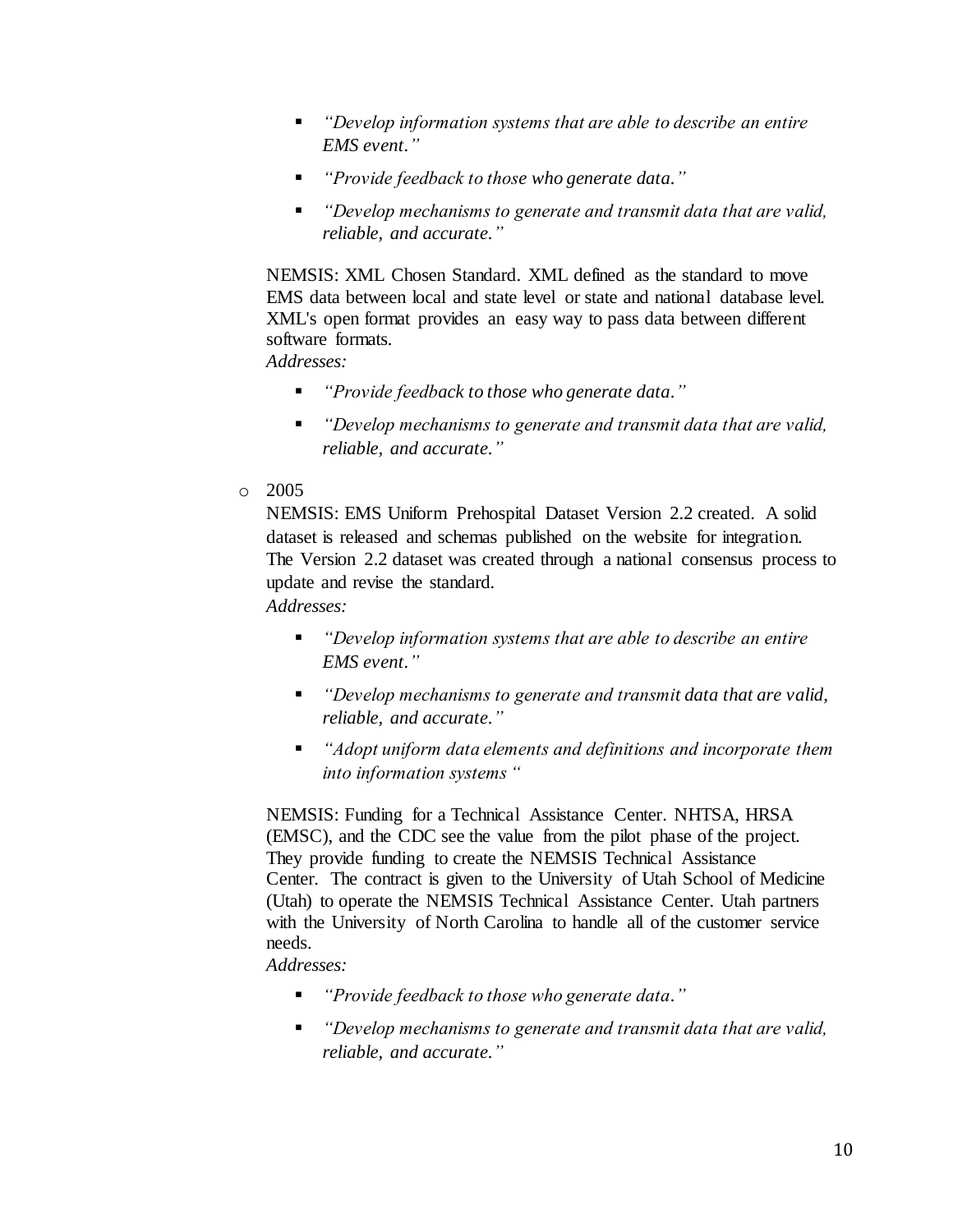- *"Develop integrated information systems with other health care providers, public safety agencies, and community resources."*
- Evaluation:
	- o EMS Compass: EMS Compass initiative has engaged a wide range of EMS stakeholders to develop performance measures that are relevant to EMS agencies, regulators, and patients. The measures will be based on the latest version of the National EMS Information System (NEMSIS) and will allow local and state EMS systems to use their own data meaningfully. *Addresses:*
		- *"Develop valid models for EMS evaluations."*
		- *"Evaluate EMS effects for multiple medical conditions."*
		- *"Determine EMS effects for multiple outcome categories."*

#### **4. As an EMS stakeholder, how might the revised EMS Agenda be most useful to you?**

State EMS officials should lead statewide system development and are charged with enforcing the requirements of the established system for EMS provider agencies and personnel. From these perspectives, the revised Agenda should:

- Describe how the healthcare system is changing, how EMS fits within and can contribute to that, and how the EMS system and providers can benefit from that.
- Address all of the core system attributes in a clear manner that allows stakeholders to visualize how all of the disparate pieces are interconnected, and serve as a model for developing systems based on those attributes.
- Identify practices which evidence-based facts clearly contradict (e.g. the eightminute response time) and help stakeholders move past them.
- Serve as the common point of reference for establishing system development goals among the various system stakeholders (e.g. educators, elected officials, hospital operators, state officials) and, as such, must be user friendly and not intimidating to the street medic yet beneficial to the local, county and state level leaders. The concept of the document needs to be maintained with more resources listed that help services, providers, stakeholders and partners with planning and implementation of the agenda recommendations.

### **5. What significant changes have occurred in EMS systems at the national, State and local levels since 1996?**

Features which are evolving as nationwide characteristics of EMS systems include: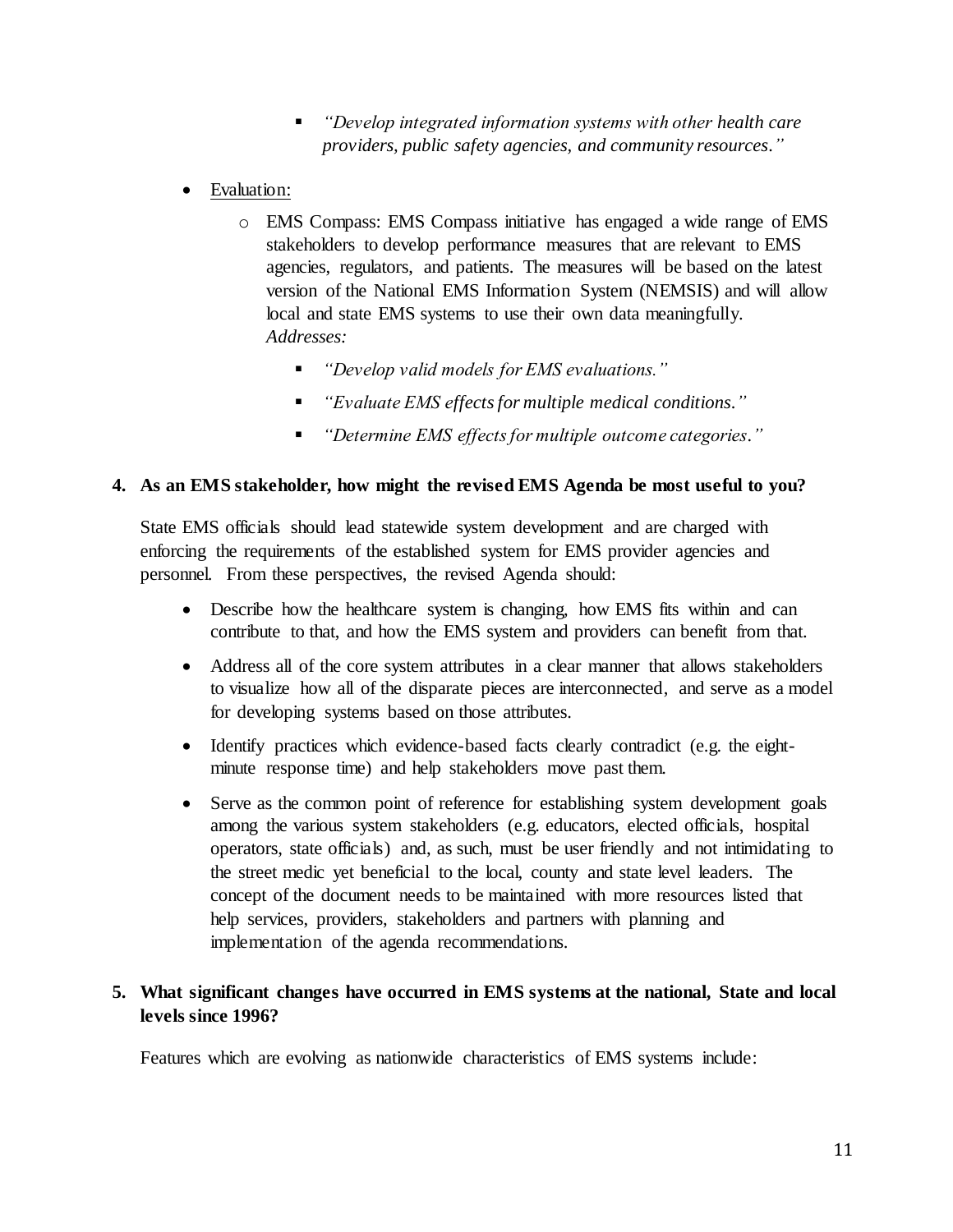- The formal establishment of community paramedicine and mobile integrated healthcare.
- The National Registry of EMTs (NREMT) having matured into a resource and process for standardizing the enforcement of personnel licensing/certification
- The EMS Education Agenda for the Future having provided national education standards that have become an accepted foundation for personnel education and licensing/certification.
- Improving outcomes for patients with cardiac arrests in communities that have programs such as targeted community CPR, high-performance CPR techniques (e.g. hands-only CPR), and QI processes for cardiac arrest.
- Improved patient safety when technologies like waveform capnography to verify placement of airway devices are used.
- Progressing from paper-based Prehospital Care Report (PCR) systems to electronic PCR (ePCR) systems with a nationwide standard (NEMSIS)
- Utilizing data from ePCR systems for research and the establishment of evidencebased practices.
- Enhancing an educated workforce, and movement toward a paramedicine profession, by encouraging a knowledge basis for practices performed rather than cookbook practices ("if you see this, do the following...").
- Less reliance on direct, real-time medical direction for patient care, and more use of indirect, standing order medical direction.

#### **6. What significant changes will impact EMS systems over the next 30 years?**

The EMS system of the future will need to evolve within a transforming healthcare system that values preventive, performance-based, low cost patient care. It will evolve to be a system providing more than just "emergency medical services" and therefore called something other than "EMS". It will expand services to prevent the need for 9-1-1 calls where possible and be the gatekeeper to transport patients to a broader choice of destinations and services appropriate to the patient's needs (the "EMS 3.0" model with community paramedicine and mobile integrated healthcare). The EMS role in potential new outbreaks of infectious disease must be planned and coordinated with other health care sectors.

To accomplish this, barriers such as lack of financial and reimbursement reform (supporting services other than patient transport), professional identity (paramedicine), and polarizing individualism between different sectors of EMS (e.g. fire-based versus for profit) will need to be transformed or eliminated. Reliance on EMS volunteers must be replaced by new approaches and expectations in delivering services, particularly in rural and frontier areas.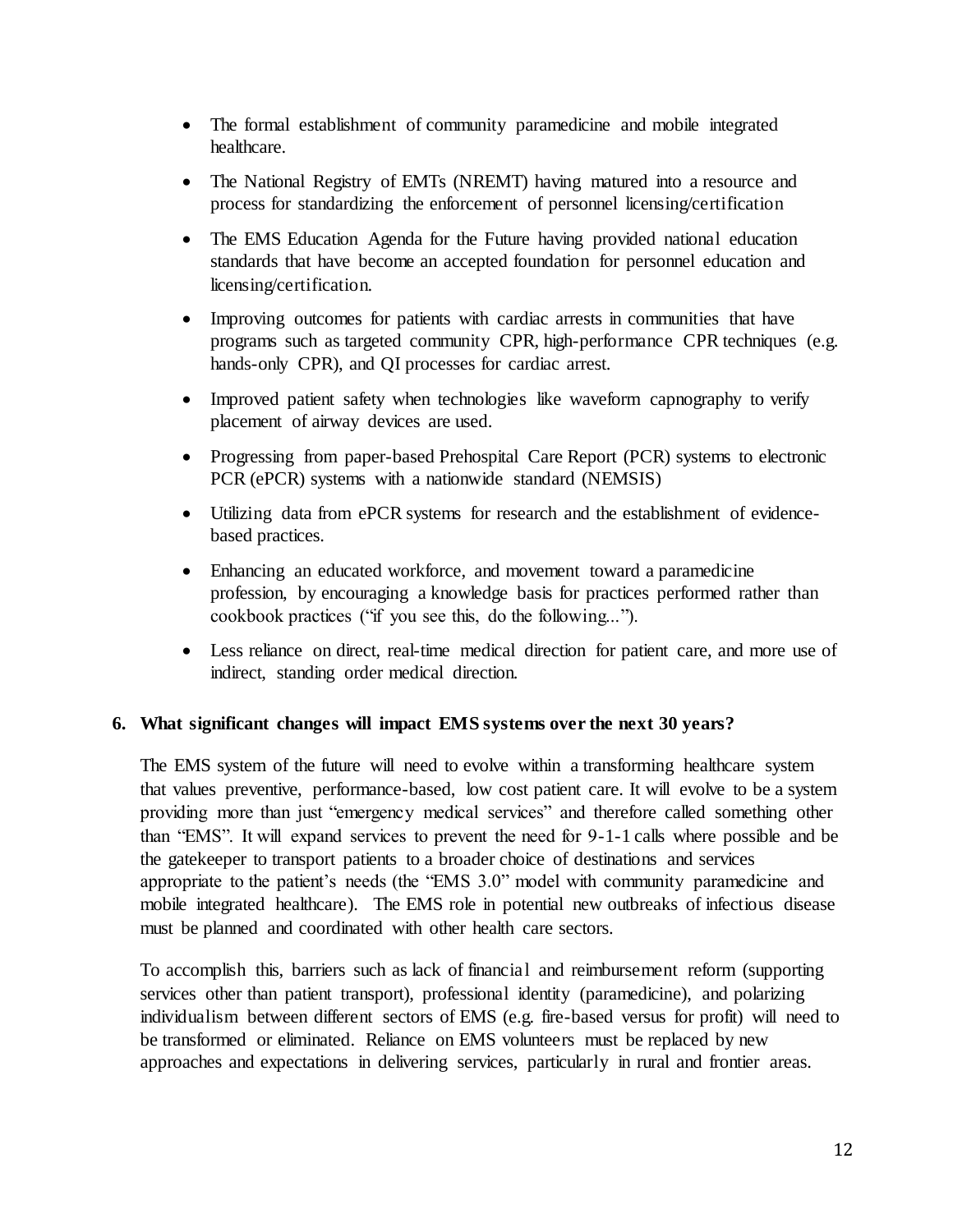There is a need to thoroughly overhaul initial and continuing education with concepts such as standardized patients, life-long learning, systems-based practice, evidence-based practice, evaluation of the literature, culture of safety, and culture in general.

In addition, telemedicine and other FirstNet broadband enabled technology must be developed and embraced, especially where they serve to bridge geographical gaps in medical and emergency medical coverage in rural and frontier areas whose health care resources are in decline.

# **7. How might the revised EMS Agenda support the following FICEMS Strategic Plan goals:**

#### **a. Coordinated, regionalized, and accountable EMS and 9-1-1 systems that provide safe, high-quality care?**

Agencies, systems and their leaders need to be encouraged and incentivized to work together in order to be patient-focused, locally connected and to build a system and community of practice that improves the health of the people it serves.

An updated EMS Agenda for the Future could highlight pockets of excellence around the country and the processes that led to premiere system creations at the various levels. The EMS community is still built on a history of storytelling. By learning from other systems that have made the transition from silos to system, EMS providers would be shown that there is a path. Highlighting current exemplary practices of urban, rural and frontier systems succeeding in system development is needed. Outdated ideas such as the eight-minute response time need to be refuted.

An updated agenda could provide current examples of accountable and integrated systems.

Special attention needs to be given to restructuring response resources, the system in which they are organized, and expectations in rural and frontier communities. An ambulance service, staffed by volunteers may remain the solution for some communities while others require a new approach and/or expectations. National, state, county, tribal, and local leadership should work together with great innovation to insure access by every community to the EMS system the community elects through a process of **informed self-determination** (see *Rural and Frontier EMS Agenda for the Future* for this important concept).

The Agenda should assist in the implementation of the Tracking Emergency Patients standard developed by OASIS with assistance from NASEMSO, DHS/OIC, and HHS. Currently, the continued use of multiple proprietary and non-interoperable software systems for tracking patients in multi-patient events and disasters causes responders to regress to manual tracking systems.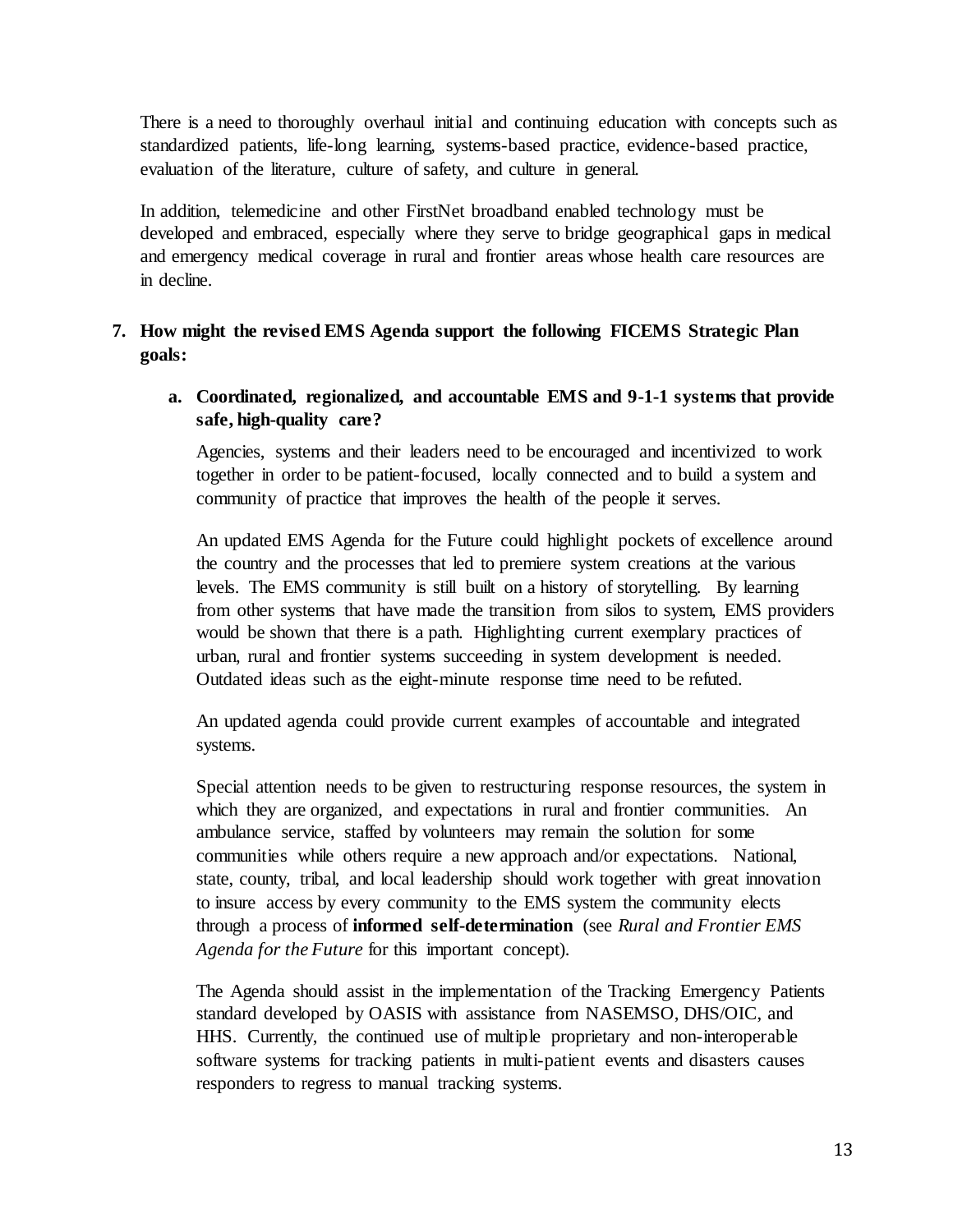#### **b. Data-driven and evidence-based EMS systems that promote improved patient care quality?**

EMS agencies need to be shown how data can help them in understanding their system. More resources need to be spent on the transformation of data into actionable information. While publishable research in systems is valuable, a focus on data use and improvement at every level of the system is vital.

The 2001 EMS Research Agenda for the Future and other works emphasized the need for research in EMS, which was clearly a need at the time and which continues to be a need looking forward. In the intervening decades, the amount of EMS research has grown steadily both in terms of volume as well as the quality of the research published. EMS research has also grown into a truly international effort as exemplified by the data on resuscitation coming from Europe and Japan in recent years.

As we move forward, the challenge is growing to include the analysis and implementation of the results of EMS research. Efforts to generate evidence-based guideline (EBGs) using standardized methodology (e.g. GRADE) will be increasingly important to make sense of the volume of research being generated and provide recommendations in an "EMS context" that can be readily introduced in practice. EMS system leadership, EMS providers, and EMS physicians have a growing responsibility to accept and implement recognized standards such as EBGs and performance measurement benchmarks.

### **c. EMS systems fully integrated into State, territorial, local, tribal, regional, and Federal preparedness planning, response, and recovery?**

The Agenda should serve as preparedness grant guidance for EMS system development with clear guidelines for system building and integration at all levels. It should encourage grant opportunities for such development by EMS systems and agencies without requiring fire, public health or other health care affiliation as a condition for funding.

### **d. EMS systems that are sustainable, forward looking, and integrated with the evolving health care system?**

The original agenda for the future had an incredibly "forward looking" recommendation related to integration with the healthcare system. Unfortunately, the EMS system did not adequately respond to the previous Agenda in this regard. It was not until ten years later, following publication of the 2004 Rural and Frontier EMS Agenda for the Future, that community paramedicine and mobile integrated healthcare blossomed.

We have been a bit schizophrenic about our desire to be considered part of the larger health care system. It is desirable if it means funding, recognition, and improved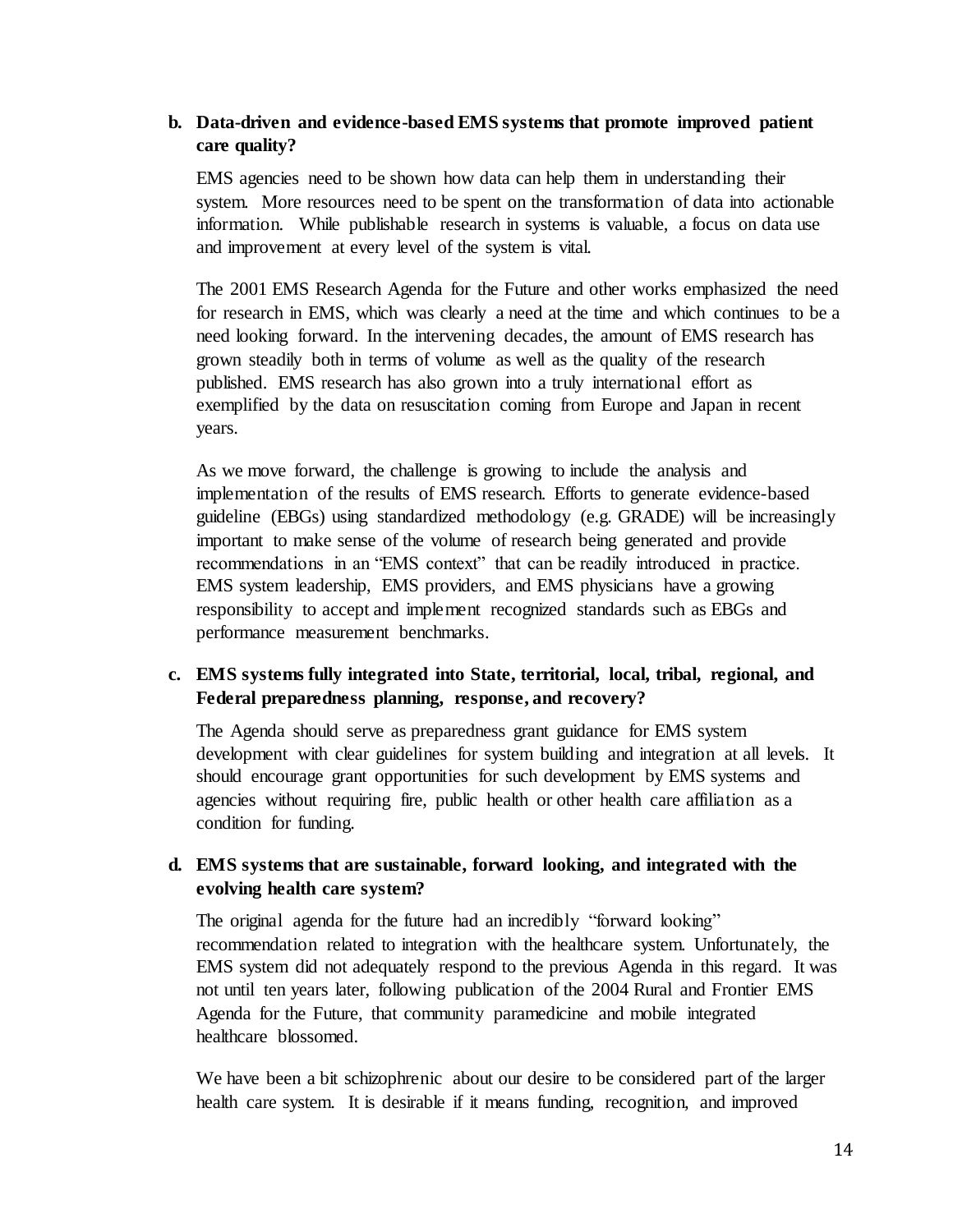status, but we have been more reserved at times about accepting our responsibilities as part of the larger system. This includes accepting national standards for education/training and licensure/certification, improving consistency within/across EMS systems, readily implementing exemplary practices and EBGs, and increasing transparency and accountability to the populations we serve. We also need to continue to manage our workforce, continue to examine, define and assist the appropriate involvement of volunteers, and provide a career path that is attractive both in the short term and the long term.

The "EMS 3.0" model and process for system integration and planning should be considered strongly in the development of a new Agenda. In this consideration:

- Point out that the previous Agenda included this health system integration concept and describe the reasons for our failure to implement it until the recent CP-MIH era.
- Consider using the PIE (Promoting Innovation in EMS) project for recommendations related to this.
- State an overall principal that EMS is a fundamental/vital/essential component of healthcare, public health, and public safety but should also be recognized as occupying its own professional "space" (per the "EMS 3.0" model). This should be reflected by state EMS and essential services law. The EMS scope of practice, role, and function should not be narrowly defined by only 9-1-1 emergencies or transport related activities. Fire-based EMS should not have a fire focus that excludes the full opportunity of integration.

#### **e. An EMS culture in which safety considerations for patients, providers, and the community permeate the full spectrum of activities?**

This is an area in which EMS has been slow to evolve, but is gaining momentum quite quickly. Examples include the recent efforts to improve safety in the back of ambulances for both providers and patients. The National Association of State EMS Officials (NASEMSO), the National Institute of Standards and Technology (NIST), and the National Institute of Occupational Safety and Health (NIOSH) have had leading roles in these efforts. The definition of provider health and safety needs to be broadened. A good example is the current EMS Fatigue project and NASEMSO's role in that project. It is gratifying to see that the project is looking at more than just fatigue and vehicle operations. It also to includes patient safety issues and the impact of fatigue and scheduling on EMS provider job satisfaction and short and long term health issues. Programs are being developed and disseminated on traffic incident management and responder safety. There is more work to be done on issues such as EMS response ("hot" versus "cold") as a provider/public health and safety issue, and clinical issues such as airway management (e.g. patients harmed through airway management misadventures).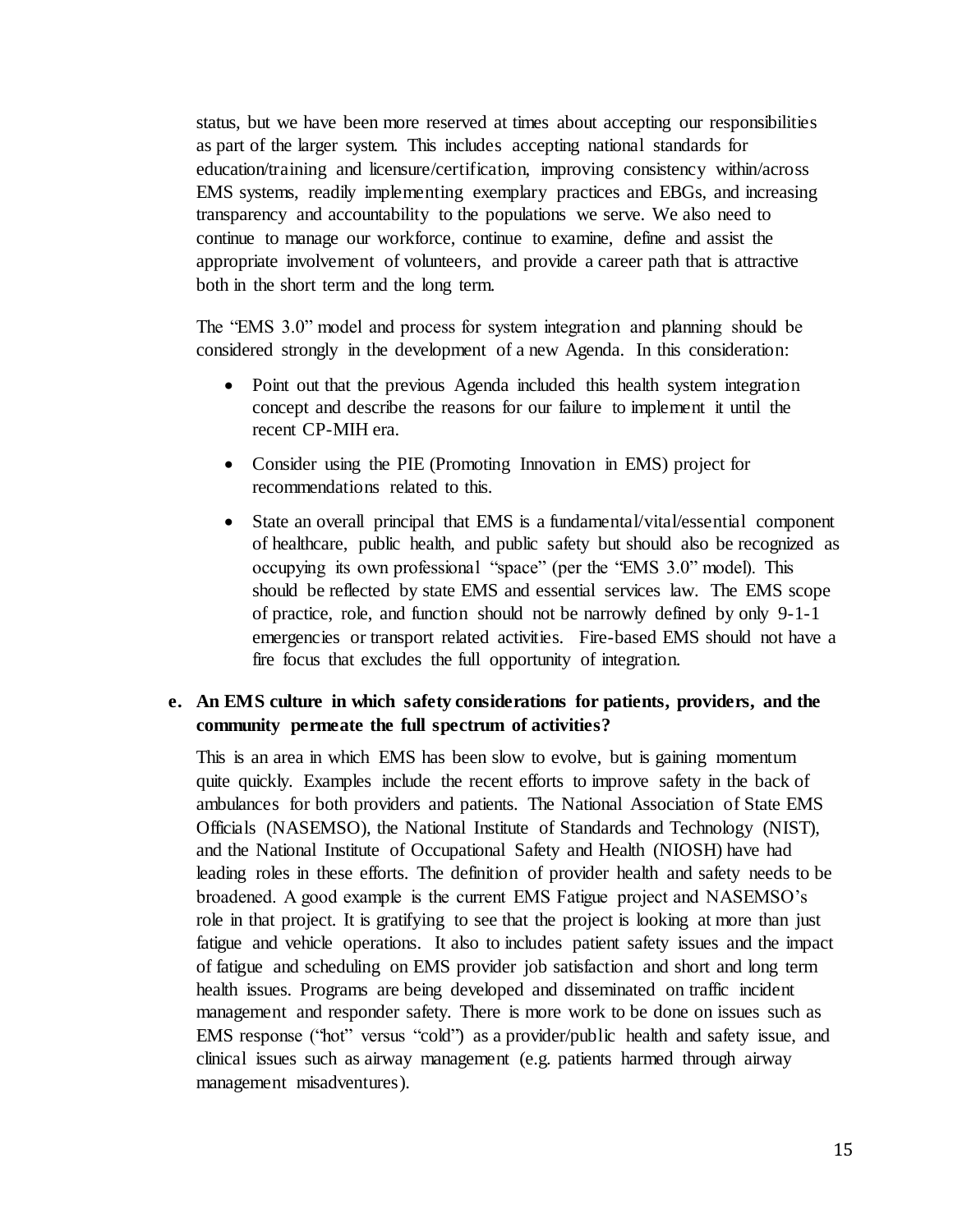The following should be emphasized:

- Culture is very complex, and leaders and managers in EMS need to be trained and educated to develop a culture in their employees/ volunteers/followers. The desirable aspects of culture do not simply appear or are not developed within an organization without specifically being planned and cultivated through skilled leaders.
- Provider wellness should be emphasized as a broader ideal than merely provider safety. We should emphasize the need to have evidence-based guidelines and ongoing research to fill gaps in wellness issues for providers, including sleep, cardiovascular, psychological, injury prevention, and other aspects of wellness. This is critical to retention of EMS providers and to providing a just culture that respects our providers.
- Consider additional discussion of the importance of a just culture in the workplace for EMS providers.
- Patient safety must be among the most emphasized components of the new Agenda. It is essential that patient safety in EMS not be given a pass or excuse because of the out-of-hospital environment. We have too often lowered the standards for EMS patient safety compared with those that are present in the hospital based upon the excuse of the different environment. An example of this is overdoses of infused medications because we do not require mechanical pumps. We should encourage ways to find solutions to any barriers to providing the highest level of patient safety in the field.
- In regard to the community, we should emphasize that like emergency departments within hospitals, EMS is a healthcare safety net for the community, and it should be supported as such.

#### **f. A well-educated and uniformly credentialed EMS workforce?**

It seems for many states, and for many of the questions/discussions introduced by this NHTSA Agenda request for information, that this is the "gorilla" in the room. The NREMT is the only existing national standard for EMS certification and it is difficult to imagine that another viable option or competitor will emerge. If EMS really wants to be part of the larger health care system, then a national standard is part of the expectation of the public and other health care providers. Local or regional training programs and credentialing does not happen for other health care professions. Yet EMS continues the practice of statewide certification based on disparate courses taught locally, with a varying scopes of practice and requirements for proficiency in the nation. For REPLICA and other such efforts to succeed, a national standard is a necessity. For EMS to develop its workforce and develop a more widely recognized career path, and to expand the recognition and scope of practice of EMS in the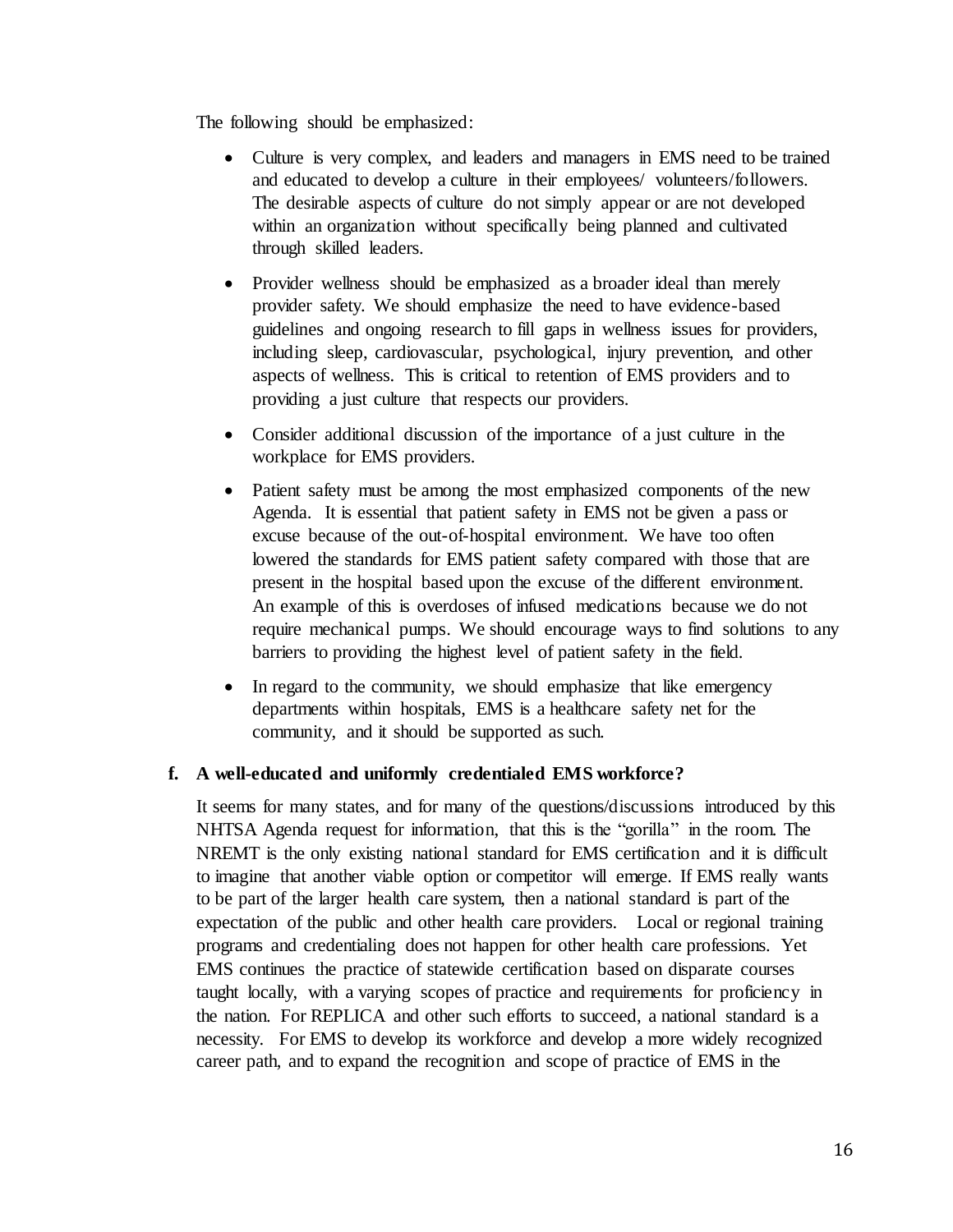broader health care system, a national standard is a necessity as well. The Agenda needs to support for those systems movement toward such a standard.

State emergency medical services offices and local EMS agencies are using scores of different software systems to manage information related to EMS personnel licensure. In addition to state EMS office databases, learning management systems and patient care reporting systems in use at the local level capture information documenting individuals' conformity to requirements associated with license renewal. The National Registry of Emergency Medical Technicians, a national certification body used by the majority of states, also designed and built its own database. All of this has occurred with no universal data dictionary and .xml standard for a core dataset related to EMS personnel licensure. As a result, transmission of data between proprietary systems, between states, and among states at a national level is not possible.

With over 825,000 EMS personnel holding state issued licenses with periodic renewal requirements and an unknown number seeking initial licensure every year, states have evolved to introduce computer databases in which data are stored about these personnel. Some states use databases that have been constructed using commercial software (e.g., Microsoft Access), others have purchased software custom made for EMS purposes, and several use databases designed and built by state information technology departments. Limited examples of system to system interface exist, with data downloads from the National Registry of Emergency Medical Technicians probably being the most common example.

State EMS personnel licensure systems would benefit from the creation of national EMS personnel licensure information management system standards through the creation of a common data dictionary and .xml schema enabling states to share and submit data to a national repository. States can select from fields as desired or required by laws or rules and specify which data elements they require from applicants for licensure and local agencies. The resulting interactions possible between databases, or from an on line interface allow applicants and local EMS agency officials to submit data in a condition that meets the state's requirements upon validation. The state can manage and rely on the information provided in a predictable manner, including certainty about the security of the information and accountability.

The Agenda should seek to develop a resource to allow states to adopt common data definitions related to personnel licensure and create a framework or strategy through which system interfaces with the appropriate level of security would allow states to execute their legislative mandate to protect the public with greater speed, accuracy, and accountability.

The Agenda should seek the development of a universal data dictionary of all requirements associated with state license issuance and renewal. The project would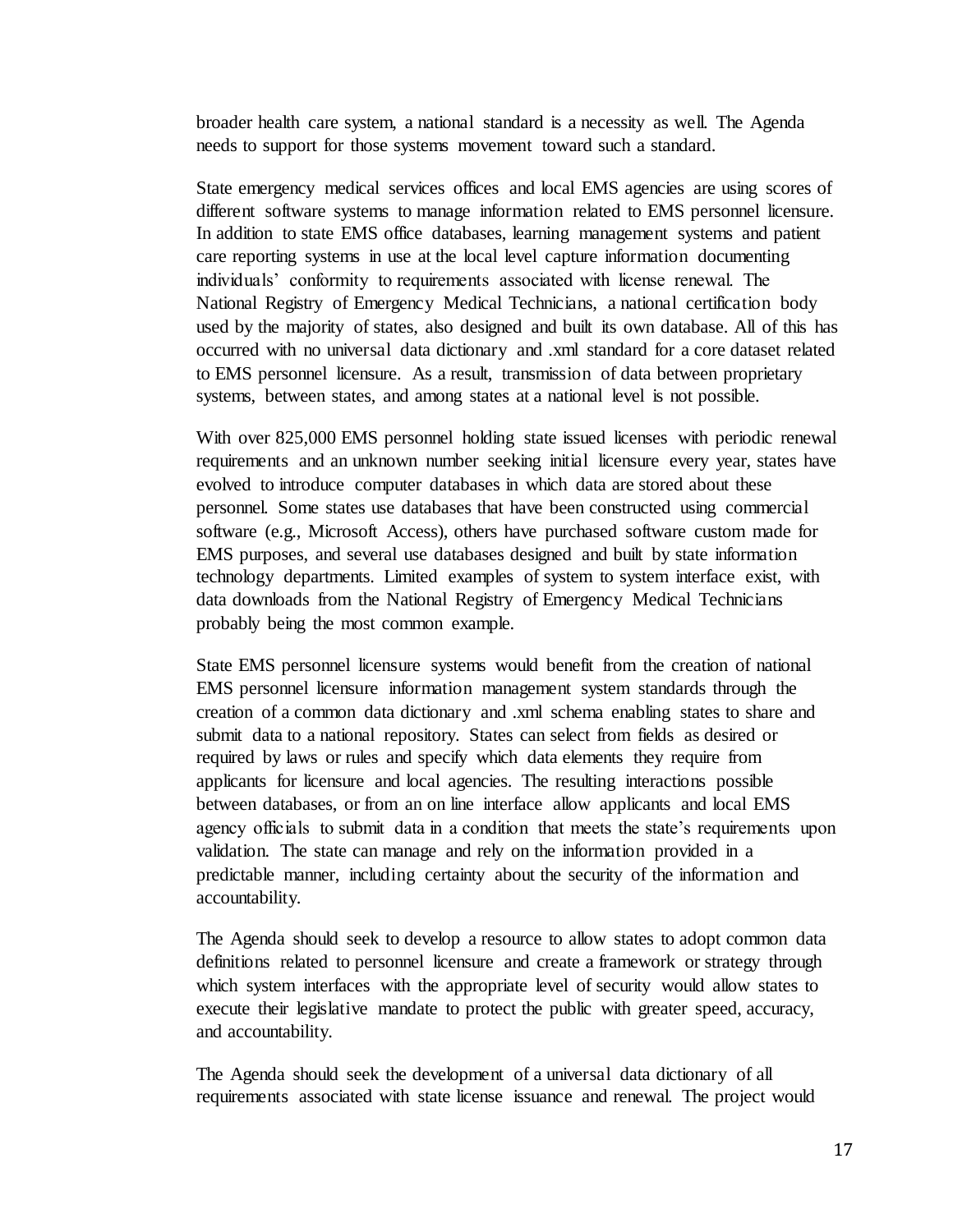include common denominator requirements universal to all states and the master list of requirements known to vary from state to state. The standards could support electronic signatures for verification depending on what the individual state requires. Interface for PCRs and LMS would be a conscious consideration and component of the framework.

The previous Agenda has much information on education that is still valid, but there are opportunities to improve upon the previous vision. For example:

- We should learn from the core competencies developed for the education of physicians, and encourage that EMS education, certification, and credentialing ensure that providers have certain core competencies that extend beyond simply knowledge and skills. EMS education refers to some of this with the inclusion of an affective component. But it is important to realize there is a larger set of competencies to be a healthcare provider integrated into the broader healthcare system. We should recognize and ensure that EMS providers have the core competencies in areas of:
	- o medical knowledge,
	- o patient care,
	- o interprofessional communication (an area that has largely gained no attention in EMS education; there is a huge opportunity to do better in educating EMS providers to communicate with patients such as standardized patient programs that used trained individuals who respond in a standardized way to various patient care issues),
	- o professionalism (critical in the era of social media and acceptance by the larger healthcare system),
	- o systems-based practice (critical to connecting with all parts of the healthcare system in processes like community paramedicine), and
	- o practice-based learning (the Canadians include some level of training regarding evidence-based practice at each level of EMS provider training, but more importantly, we don't do enough to educate EMS providers about how to be lifelong learners and to the expectation of lifelong learning).

There should be significant efforts to include expanded information about competency assessment and credentialing. EMS has addressed education heavily, but the concepts of competency assessment and credentialing were less of a focus in the previous Agenda. Some thoughts are:

• Credentialing as a concept has been part of hospital systems, and this should be outlined and given importance in the new Agenda. It is critical that EMS agency managers and EMS medical directors ensure a competent EMS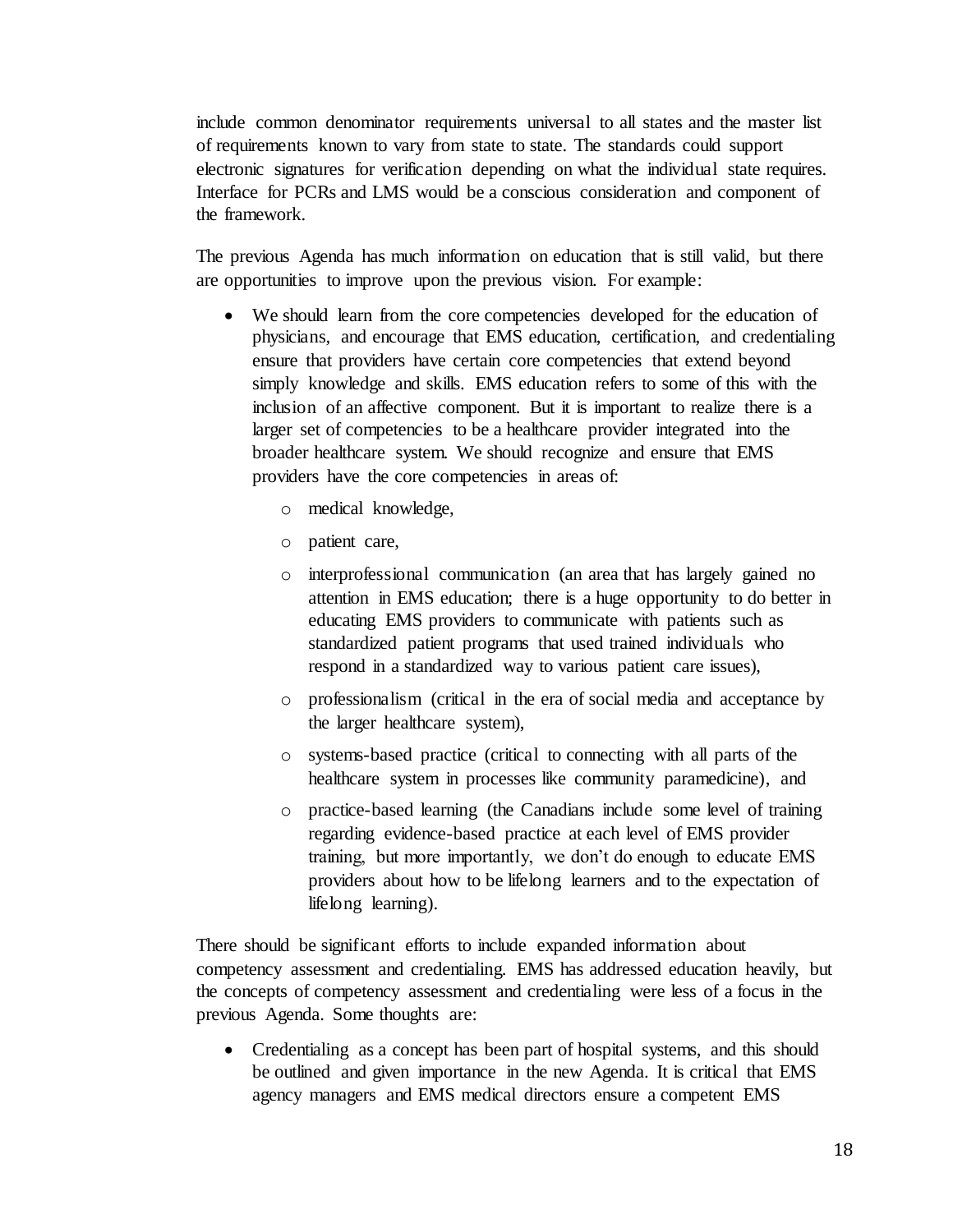workforce through formal credentialing of EMS providers. The Scope of Practice Model has an excellent Venn diagram showing the overlap that defines a provider's scope of practice as the areas included within what the provider is trained to do, licensed (permitted by the state) to do, certified (by a body like NREMT) to do, and credentialed (by the local EMS medical director) to do.

#### **8. How could the revised EMS Agenda contribute to enhanced emergency medical services for children?**

The EMS Agenda for the Future was a document that examined the previous 30 years of EMS and then looked out to the future and how EMS would form. In essence, the EMS Agenda for the Future focused on Integration of Health Services, EMS Research, Legislation and Regulation, System Finance, Human Resources, Medical Direction, Education Systems, Public Education, Prevention, Public Access, Communication Systems, Clinical Care, Information Systems and Evaluation. Independently, the word children appear 19 times on the document, and in the context of Pediatric patient, the word pediatric only appears three times, alluding mainly to the work of the EMS for Children Program. However, the past 20 years, the need to address children in EMS has grown exponentially. Pediatrics can be woven into any of these 20 categories.

Ultimately, pediatrics should not be looked at as a special population as they are an age segment of our patient population. Placing them into a "special" category gives way to excuses not to devote the same resources to them. For example, the excuse usually is "kids are special and don't make up many of our calls, thus we don't expend the same amount of funding for equipment or education." In reality, that age group is seen probably as much as a full cardiac arrest, but we don't excuse a service/agency from not having a defibrillator. EMS should be provided educated in, and have protocols and equipment for every age range in the patient spectrum. Having pediatrics embedded into all system attributes brings it into a "normal". When an EMS class is doing patient systems, it should be all ages of patients, noting growth and developmental differences from pediatric to geriatric. The same can be said of special needs patients at all ages.

#### Integration of Health Services:

The need for integration is as clear today as it was 20 years ago. The advancement of community paramedicine (CP) and mobile integrated health (MIH) care is a proof of that. However, the pediatric population within itself needs its focus and guidance. Although in its infancies, CP/MIH's need to address pediatric care within the community is real and should not be overshadowed by the growing number of the elderly.

Epidemiologic studies suggest that as many as 1 out of 4 children in the U.S., or 15 to 18 million children age 17 years and younger, suffer from a chronic health problem, although the prevalence of specific diseases and conditions ranges widely. Type 2 diabetes is still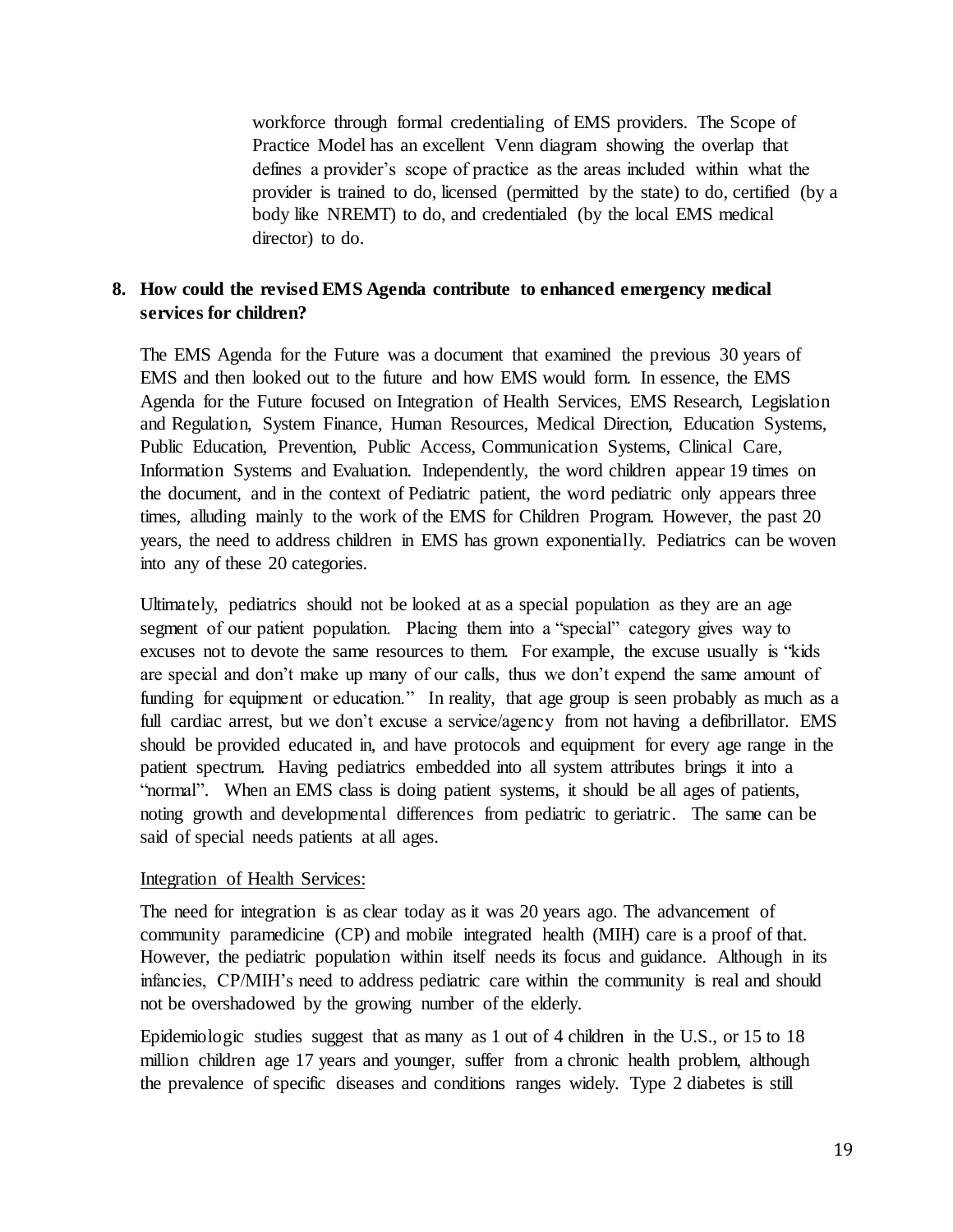exceedingly rare in children and adolescents (.22 cases per 1,000 youth) but these rates are increasing rapidly. With rising obesity rates the scope of the problem is further underscored by the increasing prevalence of chronic illness in children, with the epidemic of childhood obesity driving the increase in a number of other chronic conditions (e.g., asthma-related illnesses). Data is suggesting action, and one example of how EMS can impact pediatric health at a community level is Indiana University's program Treat the Street: Prehospital Pediatric Asthma Intervention Model to Improve Child Health.<sup>1</sup>

Telemedicine capability is growing, and pediatric care will benefit by enabling access to pediatric clinical expertise. Over the years, pediatric clinicians and capacity have become concentrated in tertiary care centers and the majority of children with significant injuries and illnesses are treated in these centers. Telemedicine enables local health care providers to access the child's specialist and allow the child to be treated at the local hospital thus minimizing the need for transport to distant pediatric hospitals. The future of telemedicine is not limited to a hospital setting. Technology will allow pediatric consultation within the community health setting by EMS providers, school nurses, and the child's family members.

#### EMS Research

Research on emergency care of children continues to be severely limited. Federal and state policymakers must allocate funds for pediatric-specific research.

#### Human Resources

 $\overline{a}$ 

Pediatric emergency care is frequently described as a low incidence, high acuity situation. This results in a workforce that is ill prepared to treat severely ill or injured children because EMS providers lack experience and lose competency due to infrequent exposure to children. The problem is also compounded by the fact that EMS instructors and training officers also are ill prepared to care for children. Because pediatric clinical specialists are located in pediatric hospitals, it is important that efforts be made to access pediatric educational resources through these tertiary care centers. Successful efforts will require identification of funding. $2$ 

<sup>1</sup> *Treat the Streets* conducts an in-home asthma assessment that has proven to be successful in reducing repetitive ED visits or ED recidivism rates. The program uses a pediatric community paramedicine program to (1) address identified gaps in pediatric asthma care, (2) reduce ED recidivism rates for children, (3) improve pediatric health outcomes, and (4) enhance paramedic provider roles in care delivery. To date, the program reports preliminary results that show families who chose to participate in the paramedic home visit program return to the hospital less frequently and have a shorter length-of-stay.

<sup>2</sup> One example of how a pediatric hospital can provide EMS providers with pediatric education is occurring at the Geisel School of Medicine and Dartmouth-Hitchcock Medical Center. The medical center has created the Center for Rural Emergency Services and Trauma (CREST) Network for EMS Providers and established a rural EMS training network. The program utilized a mobile pediatric simulation center that travels to rural areas of Vermont and New Hampshire to conduct training for EMS providers.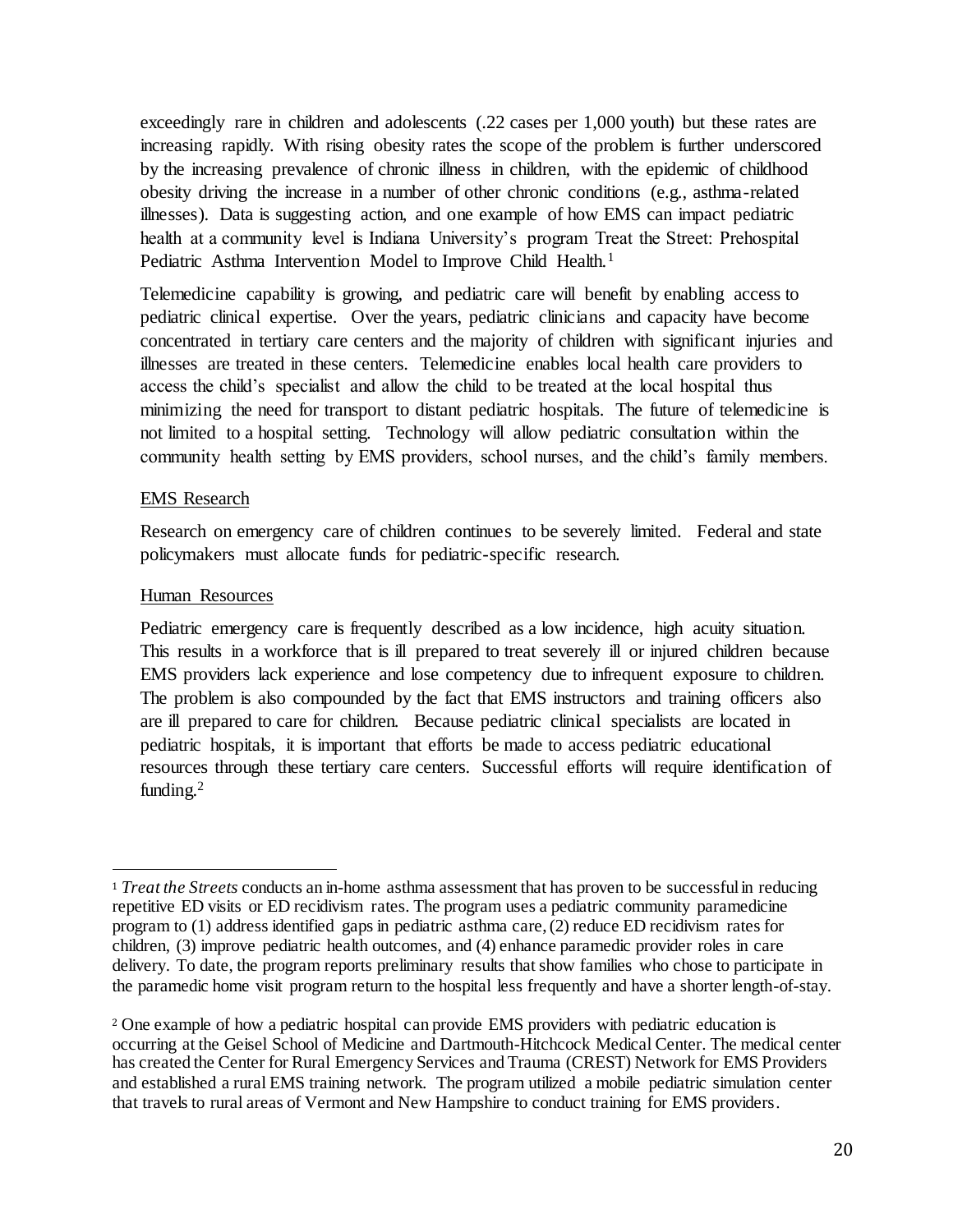#### Medical Direction

In 1992, the subspecialty of pediatric emergency medicine was recognized, and the number of pediatric emergency physicians is growing. It is important to acknowledge this subspecialty and ensure that these physicians are utilized by state and regional EMS systems to develop and revise pediatric protocols. Once the broad goal of having emergency physicians as medical directors of all EMS agencies and systems, the next steps should include assurance that all medical director committees should include pediatric emergency physicians.

#### Evaluation

The importance of evaluating pediatric emergency care should not be overlooked due to low incidence rates. Pediatric emergency illnesses and injuries must be given consideration when developing an evaluation system. Specific tracers for pediatric conditions, assessments, and treatment modalities must be developed and utilized.

#### Training and Protocols

Education for prehospital providers needs to include more basic information specific to the pediatric population, to include growth and development. Additionally, more information needs to be included for the treatment of life threatening illnesses and how to care for the special health care needs population.

### **9. How could the revised EMS Agenda address the future of EMS data collection and information sharing?**

Interoperability needs to be a priority. Information sharing guidelines and white papers need to be written that outline how sharing is not just acceptable but needs to become the standard of practice. An EMS provider's patent care report is often not interoperable with physician practice/hospital/health system/health information exchange (HIE) data systems. This may result in EMS data not being integrated into patient records in these other settings, or in an EMS provider having to complete multiple patient medical records for a single episode of care. The HL7 compliance status of NEMSIS assures that this kind of information communication among systems can happen, but it has to be made to happen.

The HIE framework provides an opportunity for improved interoperability and for EMS to have access to patient information before and after a patient event. EMS Agencies have not found a way to utilize this information in their day-to-day operations. A revised EMS agenda might further expand on how this integration can be achieved and put EMS into a higher priority within the HIE world.

It should be easier for a street medic to access and use data to understand and improve their operations. An EMS system's data should be available to serve as an educational tool for both the healthcare industry and consumers.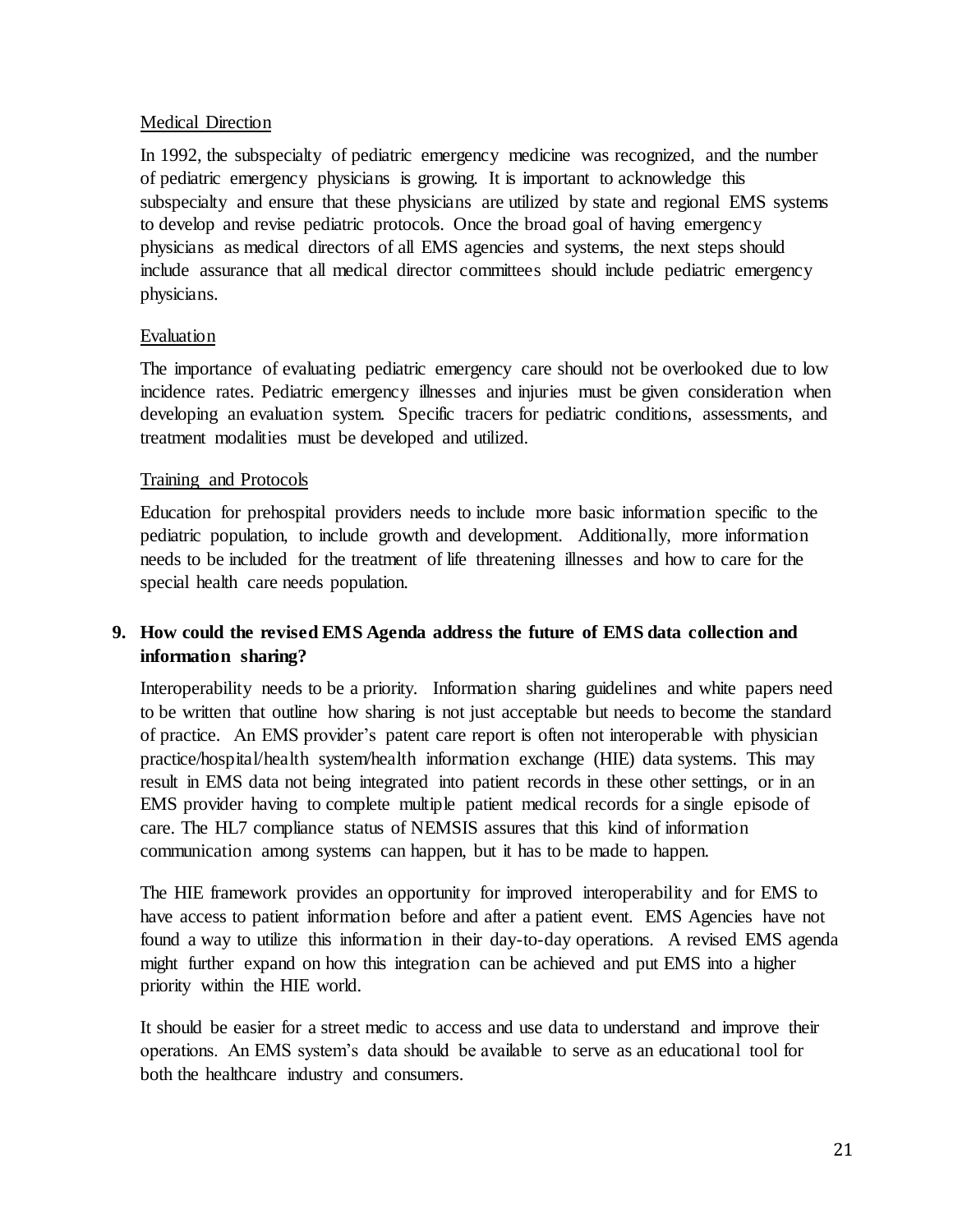The Agenda should explore and make recommendations on telemedicine use and other broadband enabled resources. Strong encouragement for embracing FirstNet, the nationwide wireless broadband network reserved for EMS, hospital emergency services and other public safety users. Unlike commercial wireless, this is an information sharing foundation that is public safety grade reliable and resilient, prioritized for public safety with virtually unlimited capacity, has a rural coverage mandate, and is operated with first priority on improving public safety information sharing as opposed to profit generation.

#### **10. How could the revised EMS Agenda support data-driven and evidence-based improvements in EMS systems?**

EMS personnel and agencies need to be shown how data can help them in understanding their system. More resources need to be spent on the transformation of data into actionable information. There should also be guidance on how to take this information up the chain to the appropriate local/state/national decision-making/policy-setting venues at the countyregional-state and national venues. While publishable research on EMS systems is valuable, a focus on data use and performance improvement at every level of the system is vital.

# **11. How could the revised EMS Agenda enhance collaboration among EMS systems, health care providers, hospitals, public safety answering points, public health, insurers, palliative care and others?**

For EMS to gain stature and respect in the larger "House of Medicine", we will need to look a bit more like other health care disciplines. This will occur with standardized education/certification/scope of practice, adoption of widely recognized practice standards specific to EMS, and transparency and responsibility for meeting benchmarks/standards.

One challenge will be to maintain the unique culture of EMS (our willingness, even enthusiasm, for responding to extreme circumstances in extreme conditions) while we better define and formalize these professional processes and practices to become an accepted colleague within the rest of the health care system. The Agenda will need to acknowledge these new roles (the entirety of the "EMS 3.0" model's "service lines of EMS"), acknowledge that the practice is still within or very close to current scope-of-practice (at national standard certification levels), and emphasize communication and collaboration in areas such as community paramedicine (emphasizing that community paramedicine is a concept that is highly variable and highly adaptable to local/regional needs). The Agenda needs to emphasize that the effort is to improve the health and welfare of a shared group of patients/constituents through collaboration rather than "carving out" a new role for EMS just for the sake of EMS.

Some of the recommendations of the PIE project have some application here.

Additionally, we have an opportunity to suggest means of better collaboration among EMS and the other listed areas of providers. Some possibilities include: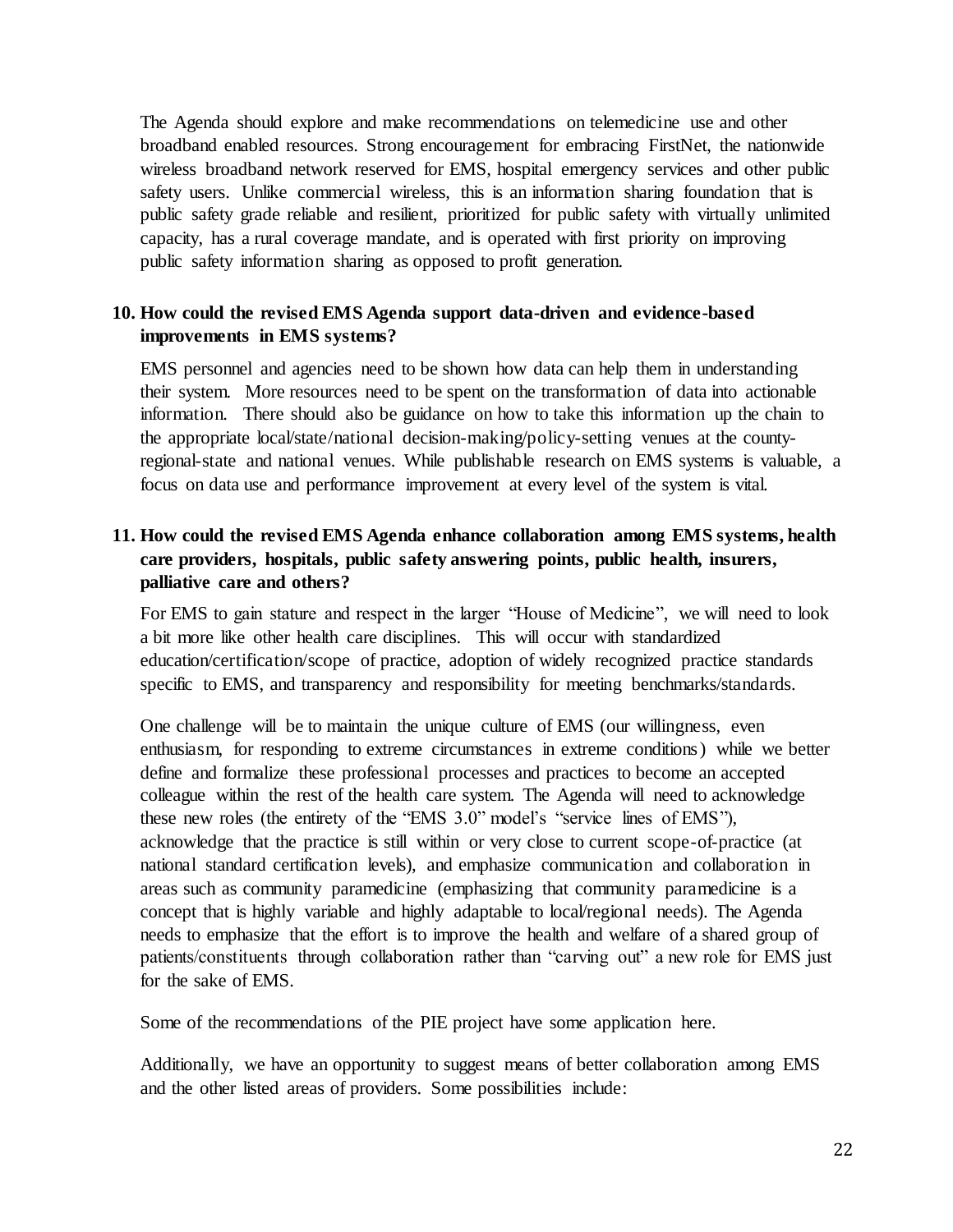- Incorporating EMS providers seamlessly with aspects of the healthcare system that focus on quality and safety (e.g. incorporate EMS providers in morbidity and mortality conferences as equals in interprofessional healthcare, incorporate EMS providers in hospital based quality improvement committees and root cause analyses, incorporate EMS providers in quality initiatives of healthcare systems and health insurance companies/payers). Dispatch and public safety has opportunities to collaborate with EMS by embedding emergency medical dispatch (EMD) with nurse advice lines and healthcare organization transfer centers to ensure the highest quality medical advice during EMD, but also to integrate this with nonemergency needs and responses.
- With regard to palliative care, state law should ensure that processes like Physician Orders for Life Sustaining Treatment (POLST) are available and usable across the entire healthcare experience, including EMS. EMS should have better education related to end-of-life care, including Do Not Resuscitate (DNR) orders like POLST, ensuring that patients get resuscitated when appropriate, but also get compassion when it is their desire or when resuscitation is futile. EMS should integrate with hospice and other end-of-life programs and should be equipped to communicate about end-of-life issues and be compassionate with those at end-of-life.

#### **12. How will innovative patient care delivery and finance models impact EMS systems over the next 30 years?**

The current financial landscape for healthcare is broken. Different models and approaches must be sought in order to continue providing the best healthcare possible (such as described in the "EMS 3.0" model). The U.S. is the envy of many when it comes to healthcare yet our EMS system in many ways lags behind our European counterparts. The EMS discipline needs to become recognized as a healthcare profession. Providing healthcare for free via a volunteer system is not sustainable and shouldn't be assumed to be.

One of the key challenges faced by EMS today is the lack of secure funding to preserve its role as a healthcare safety net in the community. The current fee for service model is backwards in that it incentivizes poor patient health and overutilization of transport and hospital emergency services. Demonstrating value (outcomes/cost) will better position EMS as a critical part of the healthcare system.

As described in "EMS 3.0", EMS is uniquely positioned to address a number of gaps that exist in the community healthcare system. Community paramedicine is not unlike the frontier, hometown doctor of the 1800s and early 1900s. In other words, a well trained healthcare provider who lives in a small town and has a stake (ownership) in the health of his or her community and is available for preventive, primary, and emergency care. This model is financially sustainable when measures to demonstrate value are applied (spend \$100 to save \$1000). The North Memorial Medical Center (Minnesota) Medicaid Accountable Care Organization (ACO) is but one example of health care savings supporting EMS operations.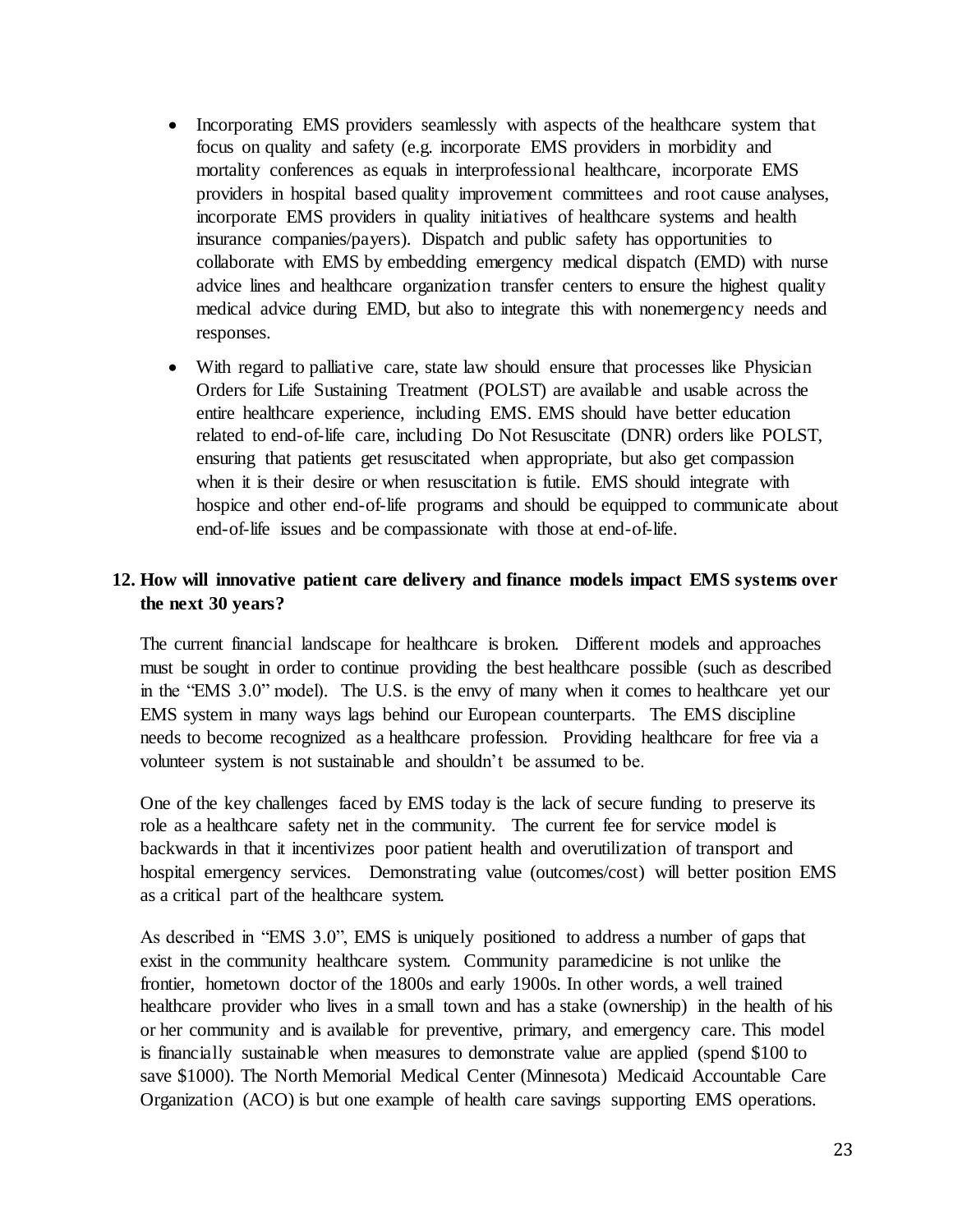#### **13. How could the revised EMS Agenda promote community preparedness and resilience?**

The area of public information and education is probably one of the most important chapters in the original Agenda but probably one of the least utilized. Many entities do not have the financial means to carry out a good public education program, nor do they have the guidance and assistance on how to do it. With proper public education topics such as community preparedness (e.g. when to call EMS in a disaster or public health emergency and when to self-treat or treat each other) can become as common as "Stop, Drop, and Roll". EMS needs to educate the public on our area of healthcare and the steps that they can take to make sure they are prepared.

The revised Agenda, and any grant opportunities that spring from it, should not lump EMS into public health, fire or health care funding opportunities. EMS needs to stand on its own and be funded for the unique service lines that it offers. Guidelines for community preparedness and resilience should be evidence-based.

#### **14. How could the revised EMS Agenda contribute to improved coordination for mass casualty incident preparedness and response?**

It should encourage a national triage system which includes EMS, police, fire, hospital and public health partners, as well as research to establish evidence-based triage and mass casualty treatment guidelines. The Agenda should also encourage research which challenges traditional triage, treatment and transport processes (e.g. transporting patients to non-hospital health care facilities).

The Agenda should suggest teaching simple skills to the public on the basic treatment of sick and or injured patients. This would be limited to care the public can provide with little or no formal education or equipment (e.g. bleeding control and hands only CPR).

#### **15. How could the revised EMS Agenda enhance the exchange of evidence based practices between military and civilian medicine?**

The Agenda should provide support for facilitating the transition of service trained medics into civilian career paths. The Agenda should also support transition of unique service certifications to national standard certification to make that transition more seamless. The individual service branch could start with the national standard and then train beyond that as needed. We are at a point where adapting pre-hospital practice in military scenarios into civilian practice needs a distinct and considered "filter". Although the combat experience is valuable, it frequently reflects an experience infrequently seen in civilian practice and set in an entirely different culture with a very different set of patients and expectations. As an example, if a combatant has a severe facial or neck injury and the combat medic attempts to perform a surgical airway and fails, unless a distinct effort is made to investigate that death, it is coded as "killed in action". The case is closed there, and the possibility of medical error on the part of the medic is not explored. That is clearly not the environment that civilian medics practice in, but some SWAT medics suggest that they should be able to do surgical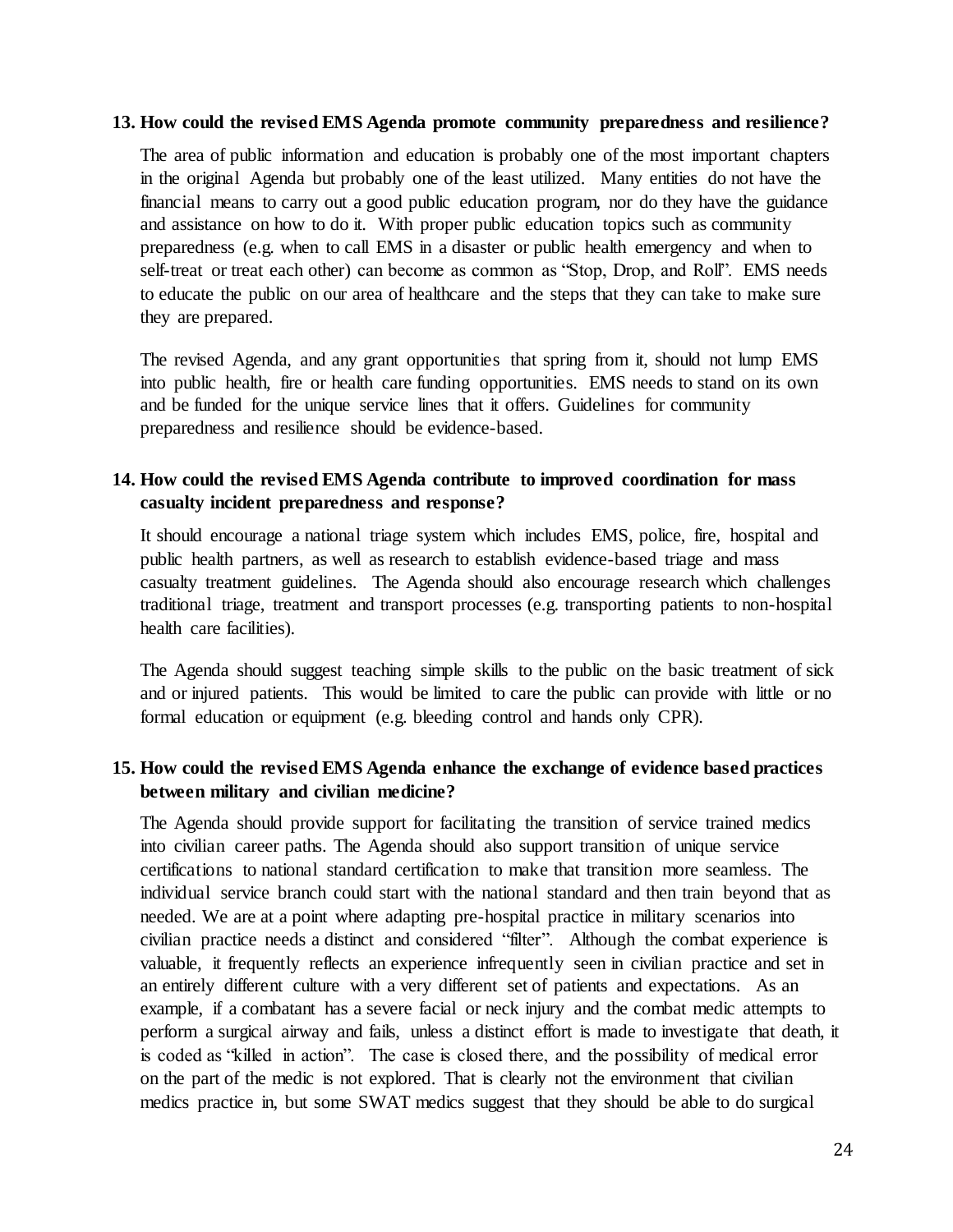airways (down to the EMT level) because that's what the military does. This might be a situation where a standing committee exists to examine military experience, gather the data, and makes considered recommendations (e.g. EBGs, GRADE methodology) regarding its applicability to civilian practice rather than having it "diffuse" into civilian practice.

The National Academies of Science (formerly IOM) released their comprehensive report and recommendations related to this exact issue on June 16th and this should be taken into consideration, as should the work product of the NASEMSO Military to Civilian Workforce project now ongoing.

#### **16. How could the revised EMS Agenda support the seamless and unimpeded transfer of military EMS personnel to roles as civilian EMS providers?**

Consider adding narrative or a section that addresses the partnership in numerous areas that relate to our medical military partners and resources. States all have National Guard assets with which they should already be working and numerous active duty bases and reserve components across the country already integrate to varying degrees with local and state systems. The Agenda should recognize the interaction of other EMS systems, perhaps even international, because of mutual aid agreements, threats that cross boundaries and present special challenges such as the Zika virus/pandemics and other catastrophic events. Other considerations include:

- Assure state EMS statutes, regulations and policies support the seamless transition of military EMS personnel into civilian EMS credentialed roles.
- Establish and maintain partnerships with military medical/EMS systems at state and federal levels - including the National Guard - to recruit and support the transition of military EMS personnel into credentialed civilian EMS roles.
- Implement promising practices that support military EMS personnel to meet the standards and competencies for credentialed civilian EMS roles quickly and effectively.
- Agree among credentialing organizations, education institutions and state EMS offices on how to recognize and credit military EMS personnel for the education, training and experience acquired.
- Collect and share standardized information from applicants and licensed EMS personnel, including military specific data, to support the analysis and planning for EMS human resources.
- Perhaps the section on Integration of Health Services could be expanded to include military, federal and international EMS systems to capture some of the points in the paragraph above. Explore the state licensure of military EMS personnel.
- Military and VA Doctors, Nurses, Veterinarians, and the like must hold a valid state license. Is there something we can learn from those processes?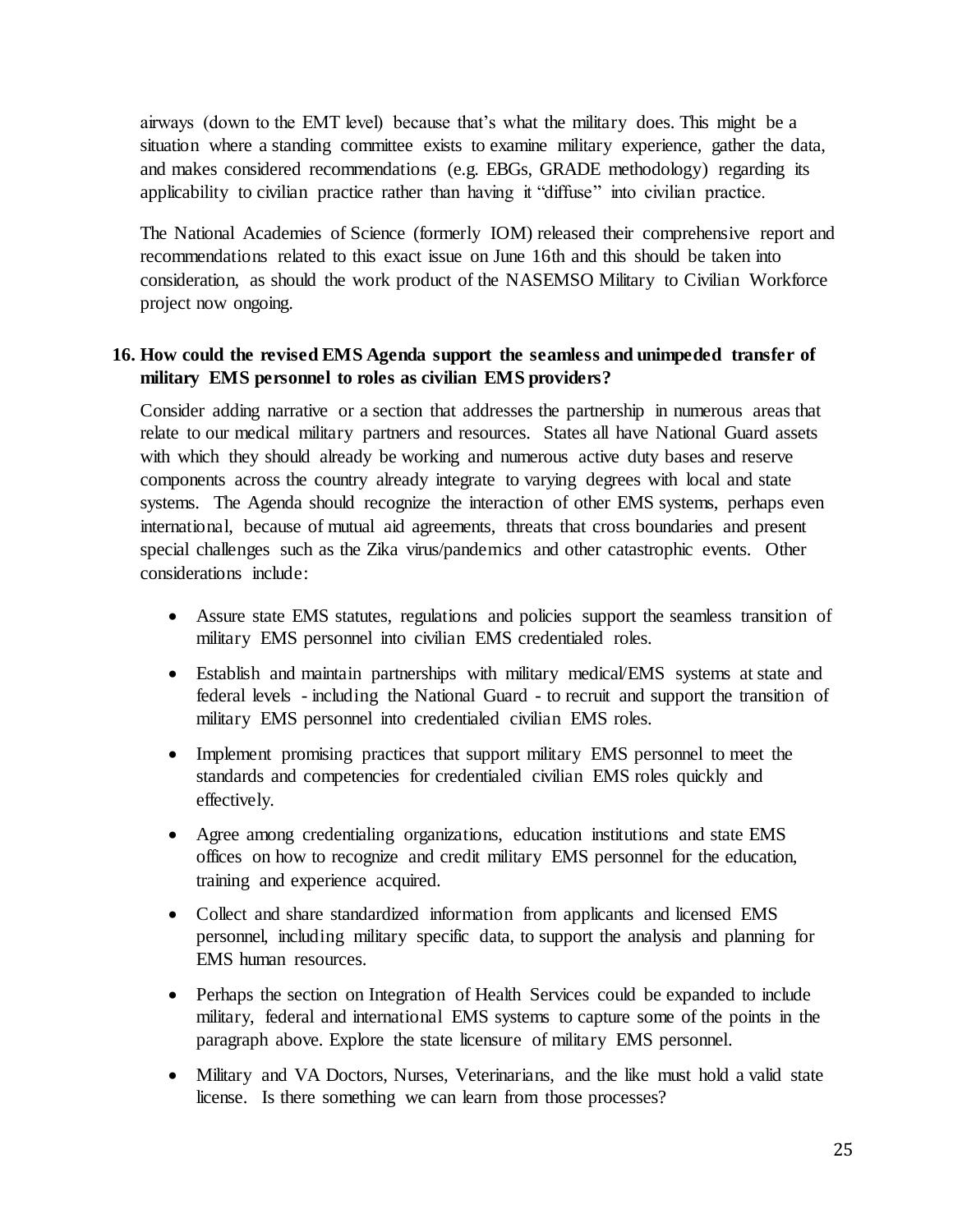- Having an existing state EMS license would make transitioning from the military to civilian EMS seamless.
- NASEMSO would have to establish a process wherein new recruits could obtain state licensure upon graduation and completion of their NREMT exam

# **17. How could the revised EMS Agenda support interstate credentialing of EMS personnel?**

The Agenda should help REPLICA to become the fifth interstate compact that all 56 states and territories have enacted into law. The Agenda should provide guidance for states and territories to use in REPLICA legislative efforts. Utilize the language that is currently within the compact but assure that it is forward thinking. Observe lessons learned from our other healthcare discipline counterparts in similar efforts.

### **18. How could the revised EMS Agenda support improved patient outcomes in rural and frontier communities?**

The Rural and Frontier EMS Agenda for the Future was published in 2004. Efforts at funding a review and updating of that work have not been successful. The revised Agenda should attempt such a review as either an integral or stand-alone Agenda document.

Rural and frontier EMS providers operate on the traditional model of an ambulance service in every town, generally staffed by volunteers. With the closure of Critical Access and other hospitals, these services find themselves called upon to transport more and more patients further away, stressing the volunteer staff to the breaking point. Many of these traditional ambulance services are closing as a result (putting even more strain on neighboring services. The Agenda should partner with the Joint Committee on Rural Emergency Care to address alternative emergency response, care and transport models that might be sustainable in rural and frontier areas.

Other considerations include:

- Based on the models developed as suggested above, explore alternative system funding mechanisms to support the models.
- Also based on the models above, develop a toolkit of resources to help services transform from the traditional model to one of the new models.
- Explore technological advancements that might be used to bridge geographic gaps (e.g. telemedicine and other FirstNet enabled communications/ diagnostic/treatment modalities and applications.
- Explore better coordination of air transport systems.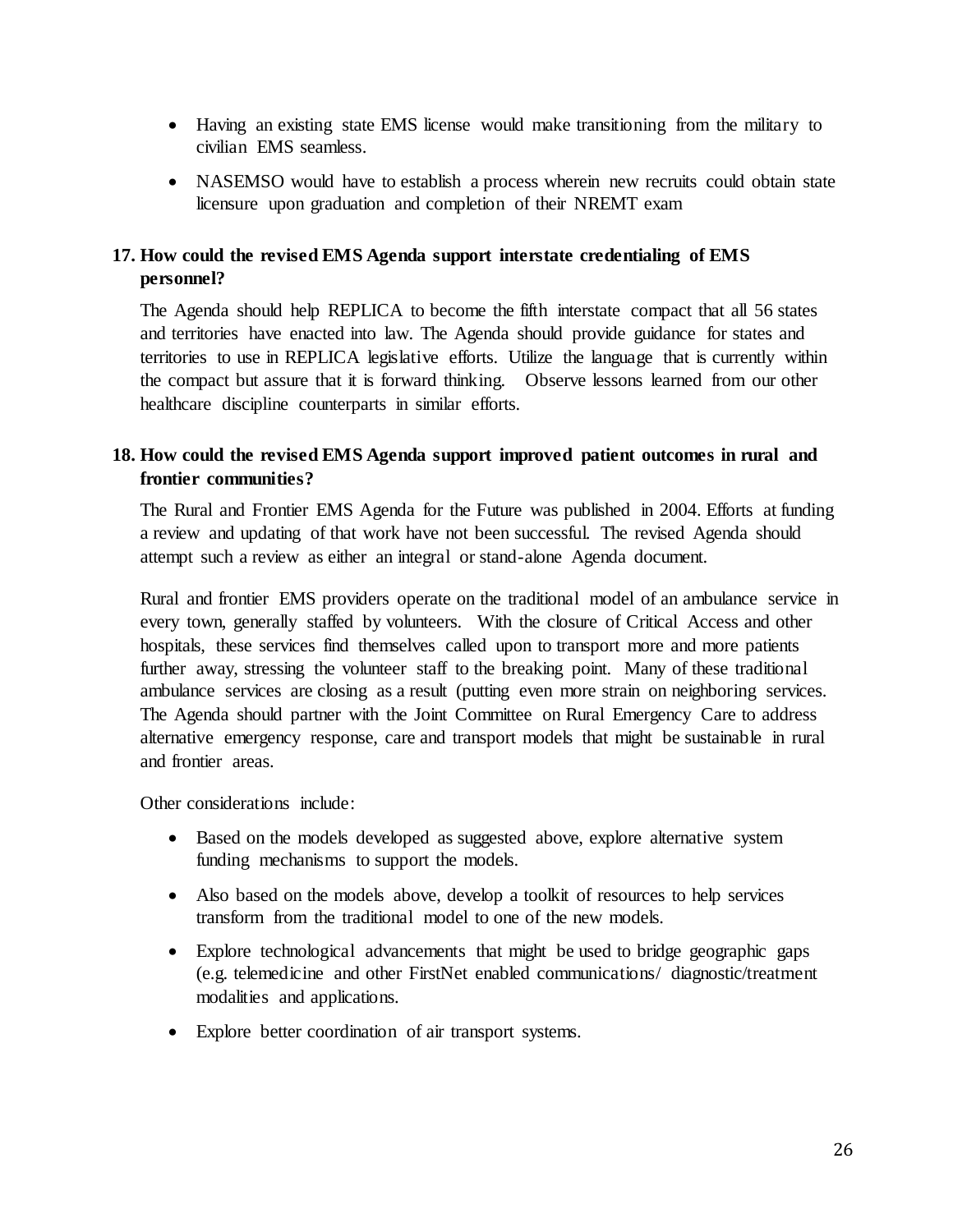#### **19. How could the revised EMS Agenda contribute to improved EMS education systems at the local, State, and national levels?**

While the current Agenda for the Future has driven development of guiding documents such as EMS core content, scope of practice and education standards, a revised Agenda needs to plan how EMS education at the local, state and national level can be delivered more consistently and efficiently. Revisions of these documents and development of new documents need to help assure that the workforce of the future is well educated no matter where a student lives. Much of the delivery of EMS education is still based upon practices and methods of the last 30 years. Education of the future needs be deliver with new methods and technologies. EMS education of the future must be competency based.

Future EMS education will need to support the ongoing practice of a provider through performance improvement practices based upon responsibility and accountability. Professional education at par with other health care professionals will help elevate the integration of EMS with the rest of the health care industry.

States will need to continue to support development of a well-educated and professional workforce through consistent, national credentialing. Again, the professionalism of an EMS workforce can only be at par with other health care providers if their education is accredited and their credentialing to practice is similar. One of the biggest challenges to this is the education and practice of a rural workforce where there are limited resources.

### **20. How could the revised EMS Agenda lead to improved EMS systems in tribal communities?**

Developing a better understanding of the challenges faced by tribal EMS agencies will be a critical step in the development of the revised agenda. The agenda must address the challenges faced by the entire EMS system encompassing the tribal EMS agency.

The challenges faced by many tribal healthcare systems are similar in many ways to those faced by other rural communities. The recommendations in the revised agenda must not be exclusive to any community type such as tribal communities.

#### **21. How could the revised EMS Agenda promote a culture of safety among EMS personnel, agencies and organizations?**

Not only does the culture need to become more focused on "safety", the definition and scope need to be expanded. The Agenda needs to include providers, patients, families (patient and provider), and the general public in the definition (in fire/rescue vehicle accidents involving a fatality, many of those affected were not in the fire/EMS vehicle). It isn't just how we operate our vehicles, but how we design and build them, how we manage accidents on high speed highways, how we make patient care decisions and perform procedures (for instance, just how do we define a competent field intubator?), how fatigue factors into immediate activities (e.g. medication math errors) and short term and long term health/career issues.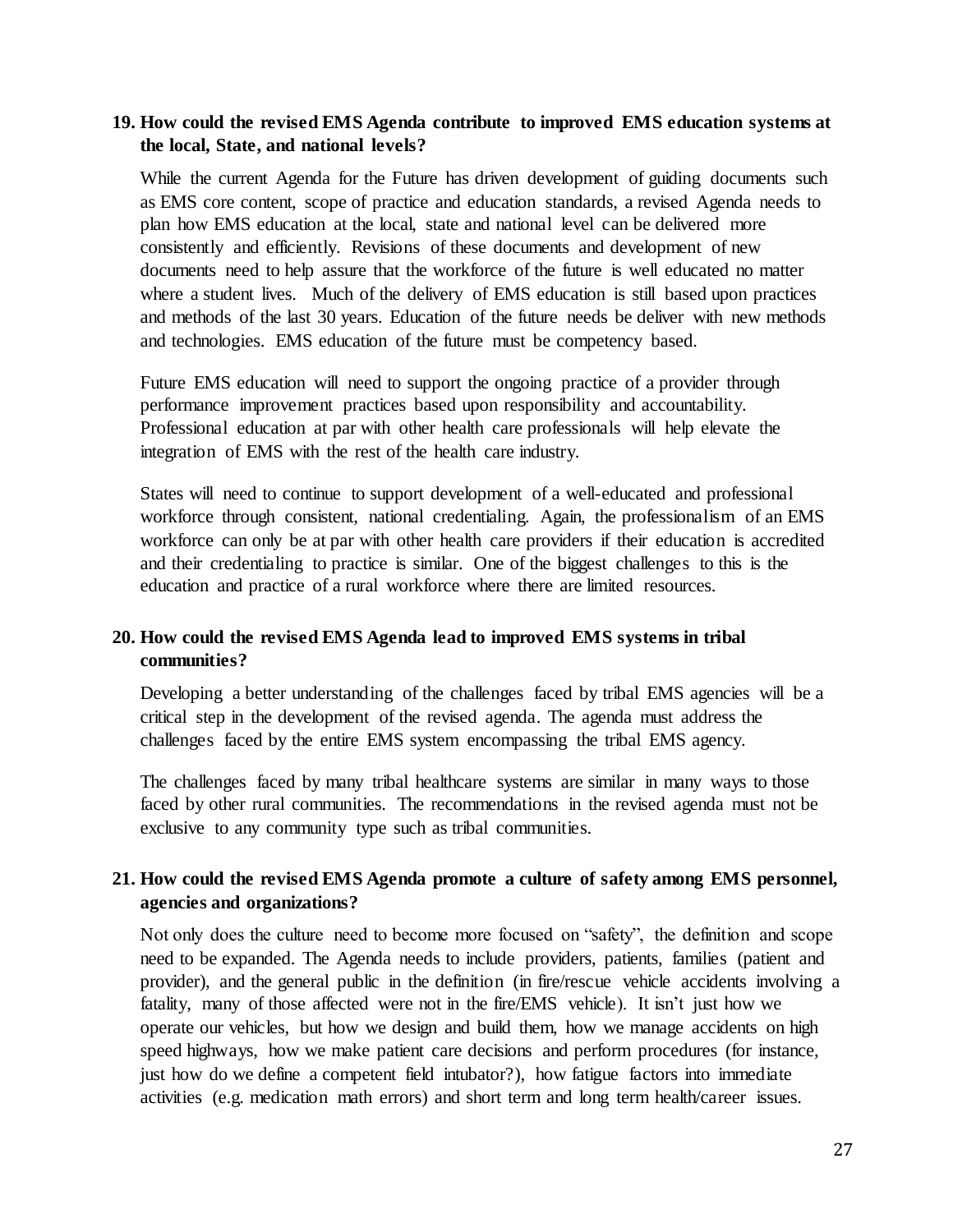Public expectations need management as well. For example, not every response or transport is going to be a lights/siren response and we will base decisions like that on specific patient needs balanced against risks.

The Agenda should strive to assure that safety becomes a behavior that is a natural order of doing care. The EMS provider should be held to the safest of standards and those practices should become automatic, just as putting gloves on is automatic. The industry has to see this not as a "mandate" but as a personal protection.

### **22. Are there additional EMS attributes that should be included in the revised EMS Agenda? If so, please provide an explanation for why these additional EMS attributes should be included.**

The following are the current "strawman" attributes as suggested by the EMS 3.0 Steering Group for consideration by the EMS 3.0 Leadership Group when it forms in July/August 2016 next to their corresponding 1996 Agenda attributes (parentheses, bold):

- Medical Direction **(Medical Direction)**
- Economic Models and Finance **(System Finance)**
- Program Evaluation **(Evaluation)**
- Research and Publication **(EMS Research)**
- Integration of Health Services; Interagency/Professional/Disciplinary Collaboration **(Integration of Health Services)**
- Legislation and Regulation **(Legislation and Regulation)**
- Education Systems (**Education Systems)**
- Public Education **(Public Education)**
- Prevention **(Prevention)**
- Public Access/Communication Systems **(Public Access; Communications Systems)**
- Clinical Care **(Clinical Care)**
- Information Systems (Information Systems)
- Program Implementation added to 1996 attributes
- Protocols/Guidelines added to 1996 attributes
- (**Human Resources) –** eliminated 1996 attribute

Program Implementation is necessary to discuss the means and methods of starting, maintaining and improving new EMS service lines in the context of an overall EMS 3.0 model agency. It blends considerations of other attributes, but puts them in the context of actually operationalizing a service line.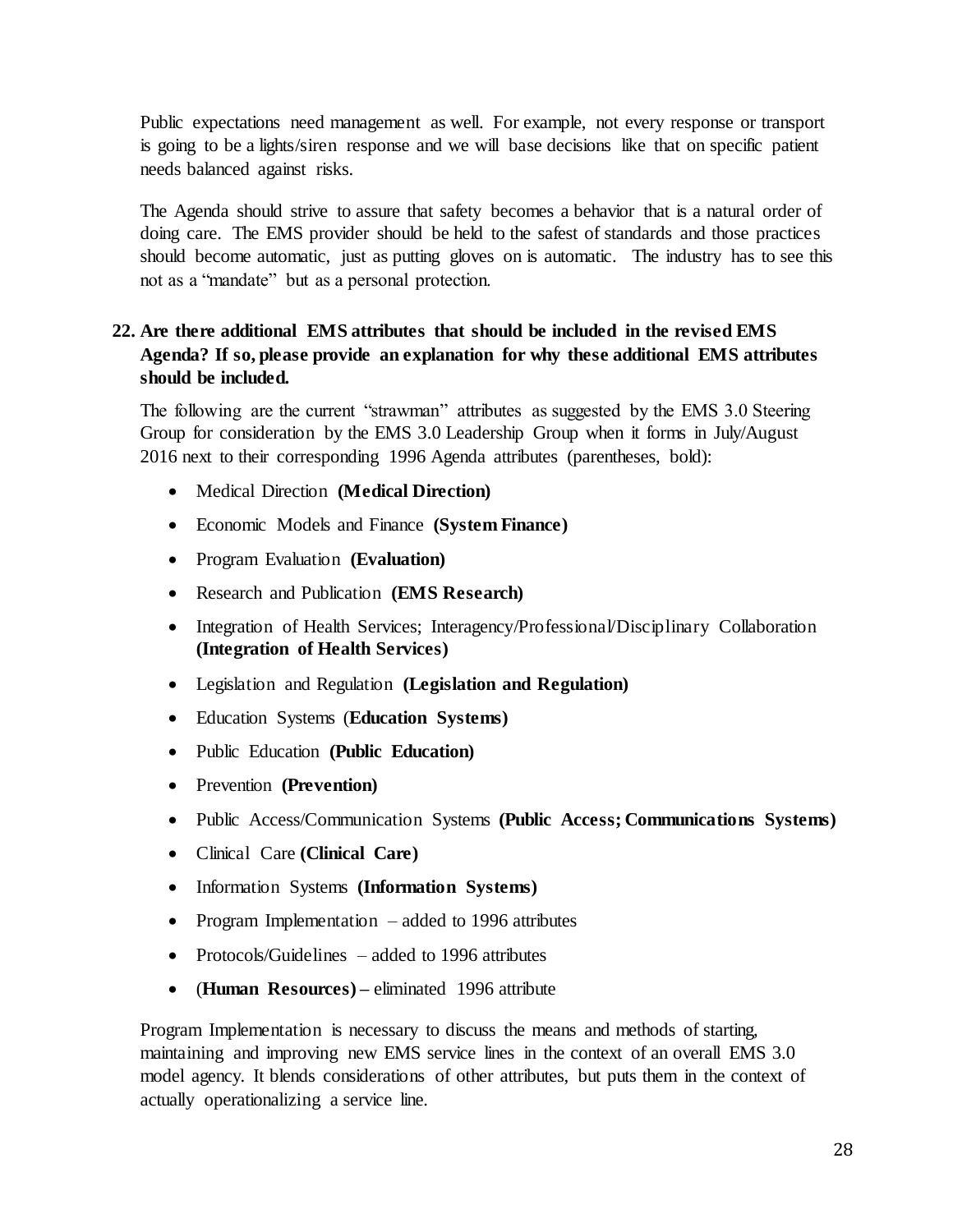Protocols/Guidelines are broken out of Medical Direction and Clinical Care and would be addressed across service lines. In the complex array of service lines that EMS 3.0 presents (e.g. preventive care versus urgent care versus emergency advanced life support), the applicability of protocols and guidelines for specific situations should receive special attention.

Beyond the EMS 3.0 Steering Group considerations, NASEMSO also intends to raise an additional attribute contained in the EMS 3.0 white paper but not in the list above: Emergency Health Preparedness. This is a major concern today and deserves consideration as an attribute unto itself. This would include funding, education, public education, and treatment and operational standards in financially austere settings.

There must be some decision on addressing rural and frontier EMS issues. If not as a standalone document (as the 2004 book was), then as an attribute and, if not that, then as a methodically included consideration of every attribute in the new Agenda.

# **23. Are there EMS attributes in the EMS Agenda that should be eliminated from the revised edition? If so, please provide an explanation for why these EMS attributes should be eliminated.**

See Question 22 for the current "strawman" attributes as suggested by the "EMS 3.0" Steering Group for consideration by the EMS 3.0 Leadership Group when it forms in July/August 2016.

Elimination of a Human Resources attribute is reasoned by the addition of the Program Implementation attribute under which considerations of human resources would be subsumed. In discussing the implementation of a single EMS service line (e.g. community paramedicine), or a complete EMS 3.0 agency there are a number of human resource requirements and options to consider. It was felt that human resources should be treated in the program implementation context rather than as a stand-alone, which would invite duplicative content. It is difficult to discuss human resource issues without tying them to a program implementation context. Having said that, NASEMSO would suggest not eliminating this attribute until the Program Implementation attribute is completed, and then assessing the need for continuing or eliminating Human Resources.

### **24. What are your suggestions for the process that should be used in revising the EMS Agenda?**

An industry-driven effort to review the 1996 Agenda, progress made on its suggested initiatives, and other needs to be addressed in framing a new Agenda began in January, 2015, when five national EMS associations met to discuss how community paramedicine/mobile integrated healthcare will fit into EMS system development. This discussion rapidly grew into a call to action to prepare EMS to use and transform its strengths to play a role in the transformation of the overall healthcare system.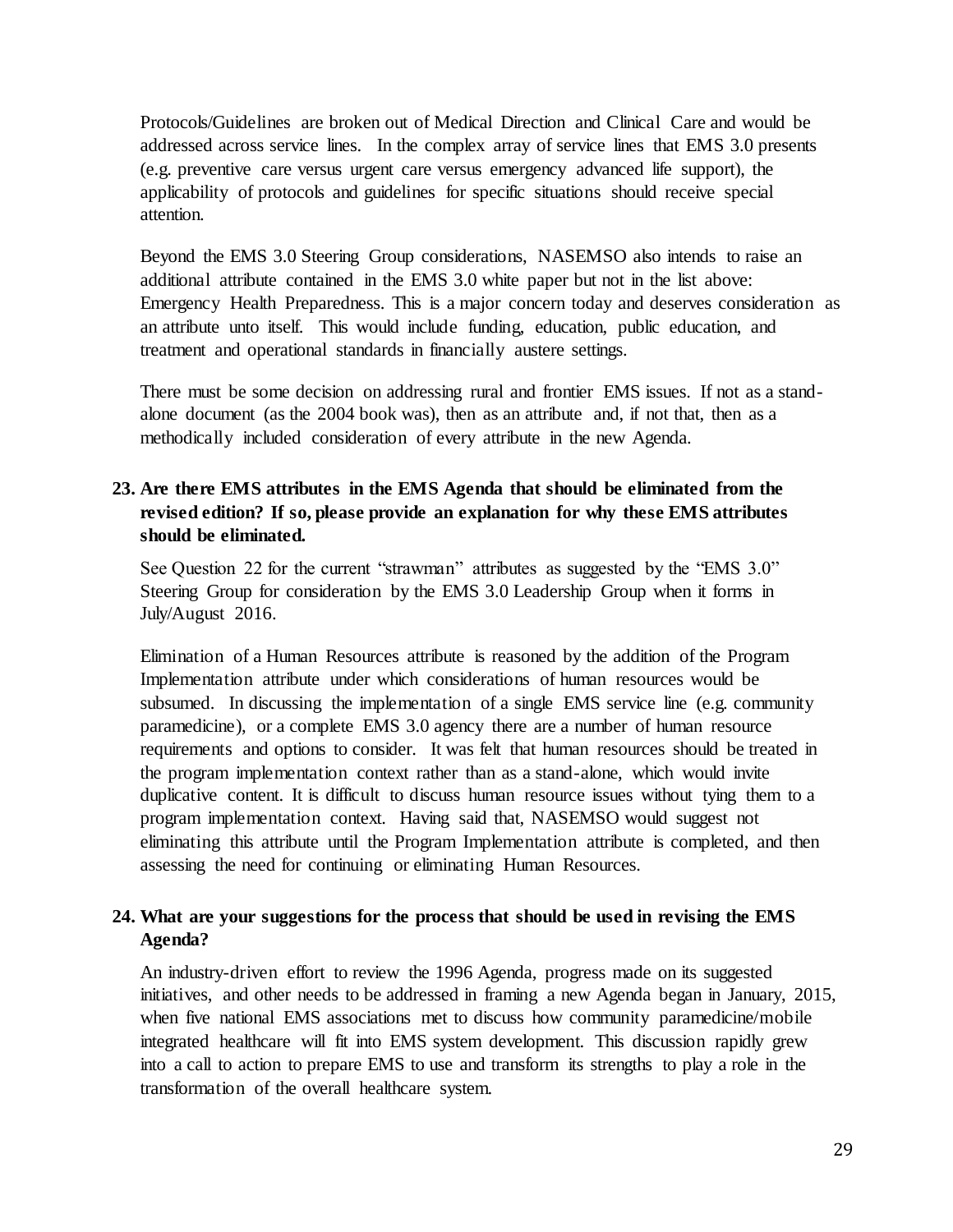The resulting conceptual white paper "EMS 3.0: Realizing the Value of EMS in Our Nation's Health Care Transformation" explains the general framework for EMS agencies to move from status quo ("EMS 2.0") to an EMS 3.0 model in which their service lines robustly add value to the healthcare system in their community in a manner consistent with the Institute for Healthcare Improvement's "Triple Aim".

Behind this initiative, led by a Steering Group of the five authoring associations, is a process to have other national EMS associations endorse the concept and become a part of a larger EMS 3.0 Leadership Group (July/August 2016). This leadership group will meet to first define the relevant attributes of the modern EMS 3.0 system. Associations with expertise in particular attribute areas will lead development of modern standards and expectations for that attribute, assisted by representatives of other associations who have interest in the attribute. The Steering and Leadership Groups will set milestones and time-frames for deliverables and will monitor and facilitate progress. The final description of the EMS 3.0 system will then drive the creation of a toolkit to guide EMS agencies in transforming themselves from EMS 2.0 to EMS 3.0 services.

We strongly encourage NHTSA, at whatever point it moves from addressing the RFI responses to an action plan, to coordinate with the EMS 3.0 Steering/Leadership Group to integrate efforts.

# **25. What specific agencies/organizations/entities are essential to involve, in a revision of the EMS Agenda?**

The associations of the Joint National EMS Leadership forum should be included. Associations/organizations concerned with overall healthcare system transformation that may be impacted by the service lines of the "EMS 3.0" model service lines. Federal partners in FICEMS, as well as agencies affected by the "EMS 3.0" model of EMS and its service lines. Congressional and White House representation should be sought, as should a military presence.

#### **26. Do you have any additional comments regarding the revision of the EMS Agenda?**

The following are items that individual work group members requested be conveyed to lend emphasis to comments made above.

A comment on the process used to make Agenda implementation successful:

There is so much of the document that is still relevant but it is so underutilized that there needs to be a conduit to the information and then socialization of the information. Maybe each recommendation needs an implementation map (or task analysis) so that all levels from the street to the state can actually operationalize the document.

In response to Question 2: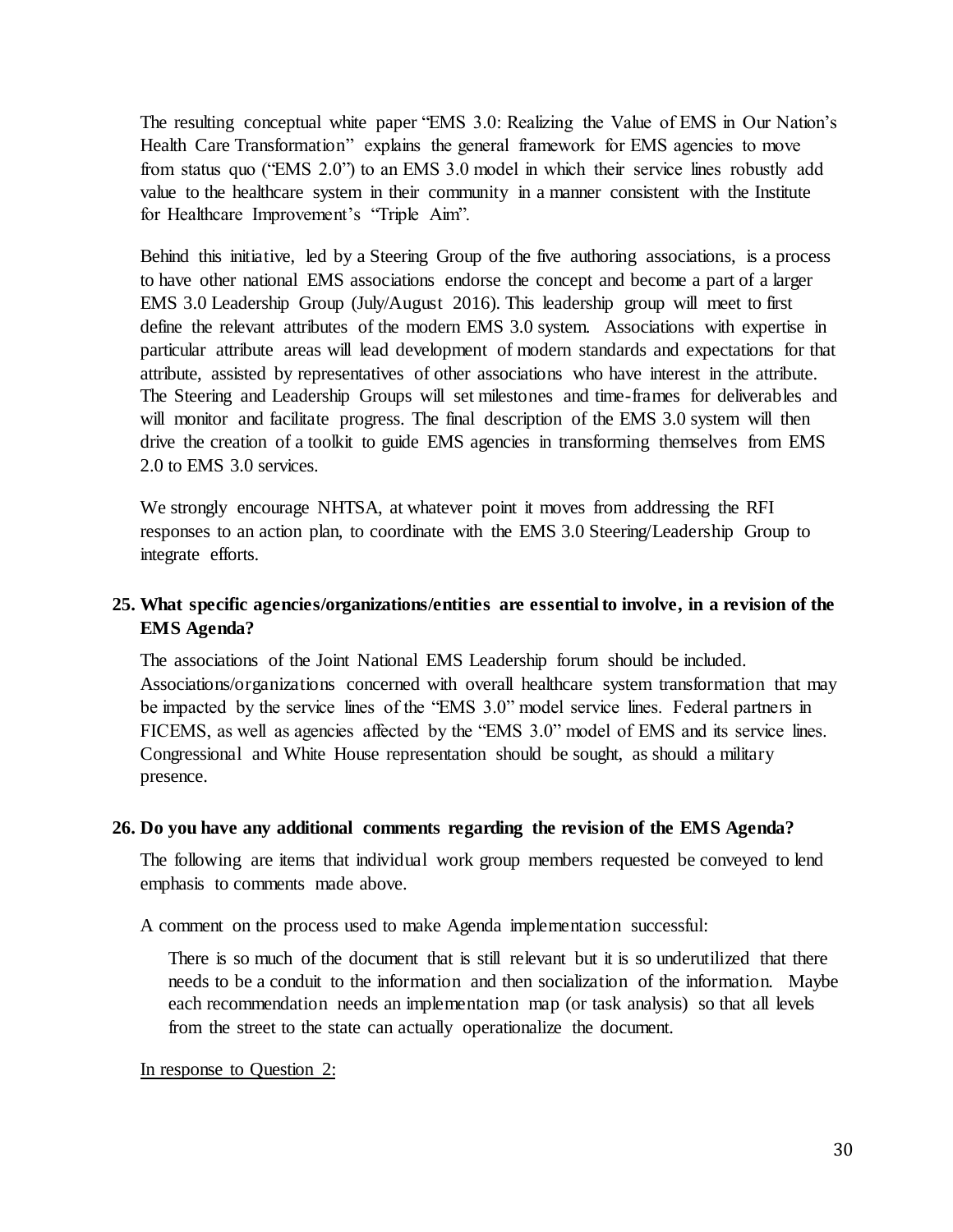Unfortunately, beyond the first unveiling of the document not much has been done to keep it in the forefront. Other documents have splintered off the flagship document but the conversation has not been kept alive. One state did their state specific "Agenda for the Future" based on the document and kept that alive for about 3 years (until administration changes were made). If states were provided guidance and it became part of the NHTSA State Office of EMS Assessment to have a state agenda for the future that would keep the conversation and movement going rather than a wonderful document sitting on a shelf. The Agenda for the Future should be mandatory reading for ALL EMS certification courses as part of the class. An EMS provider needs to understand that knowing the pillars of the EMS system is just as important as knowing anatomy, pharmacology, and the human body systems. We can't expect to truly shape future leaders if they are not engaged in the understanding of EMS. Just as our children read the constitution and other great works of history to understand how our country works EMS should have that same standard set.

From the state EMS leadership perspective, some major system design and deployment of resources questions may fit in a few places in the existing Agenda headings but I believe it would be best addressed up front in the document prior to System Integration. To explain a bit: It would help to have one section that helps point the way for challenges such as: How is the mix of resources needed determined? How many ambulances, medevac, personnel at each level with what clinical skills and operational decision making skills? How does an EMS system integrate the much greater impact of billing of patients for services that were provided at no cost to the patient decades ago? How can EMS systems balance the salary scale that can be supported, the fees collected and the increasing requirements and expenses imposed by public expectations and government/education/testing organizations? And more…. Years ago, state EMS offices did not have these challenges to the extent they exist now. Today, they must be considered strategically for system development because they are major influences and drivers. The excess capability in some places is not affordable for survival of services and the scarcity or absence of minimum safe service in other areas at the same time must be addressed.

Some attribute specific reflections:

#### Human Resources:

Adequate and competent supply and distribution of human resources - volunteer and career  $-$  is, in my opinion, one of the biggest threat to the effective and safe operation of EMS systems today and in the future. The challenges are multiple and merits greater emphasis in this section.

#### Education Systems:

Additional thoughts in this section: the national testing and accrediting bodies were not a major force when the first agenda was written. I believe they now hold powers originally